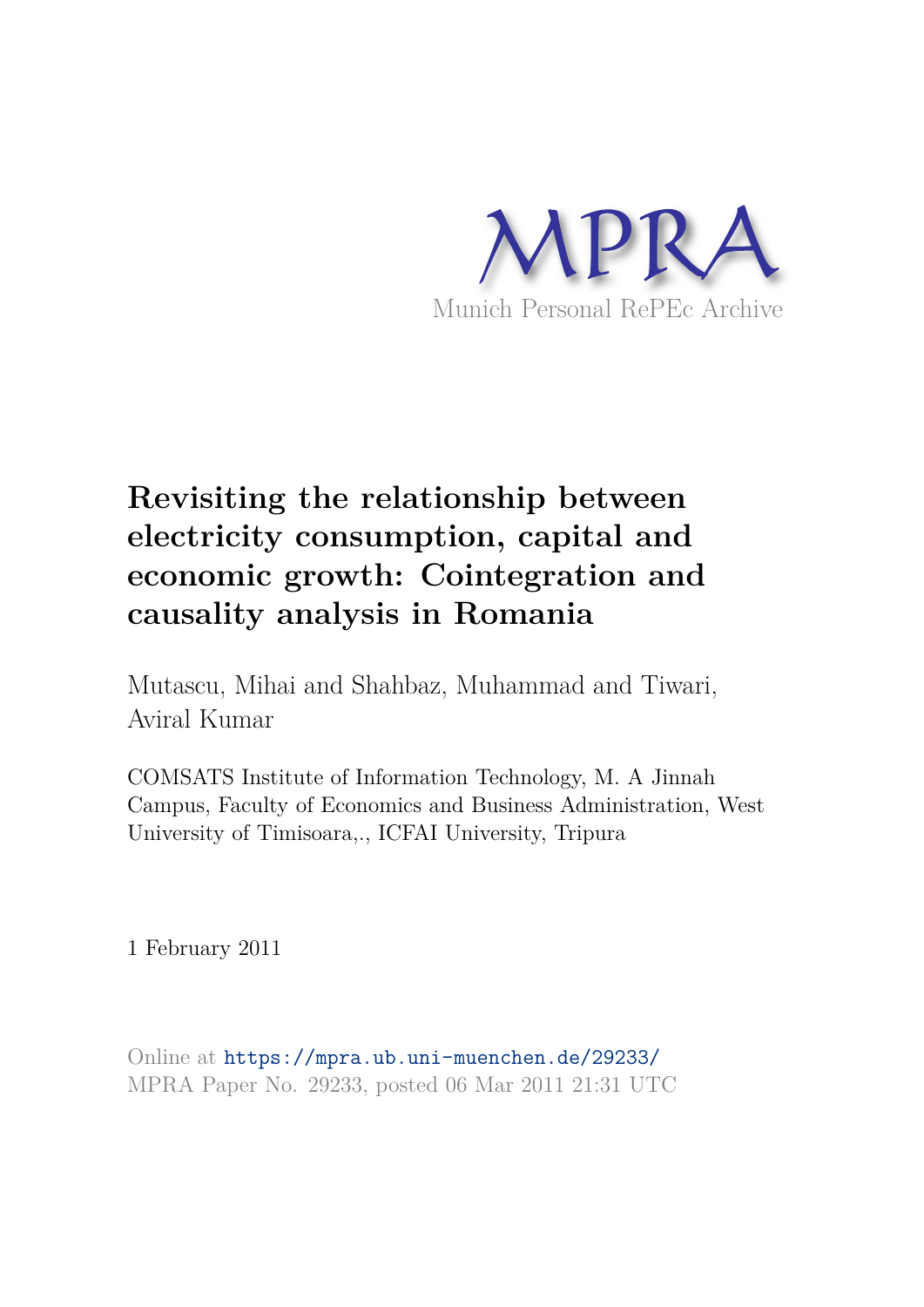## **Revisiting the Relationship between Electricity Consumption, Capital and Economic Growth: Cointegration and Causality Analysis in Romania**

Muhammad Shahbaz\* COMSATS Institute of Information Technology, M. A Jinnah Campus, Defence Road, Off Raiwind, Lahore, Pakistan, Email: shahbazmohd@live.com

Mihai Mutascu Faculty of Economics and Business Administration, West University of Timisoara, 16, H. Pestalozzi St., 300115, Timisoara, Romania Email: mihai.mutascu@gmail.com

Aviral Kumar Tiwari Research scholar and Faculty of Applied Economics, Faculty of Management, ICFAI University, Tripura, Kamalghat, Sadar, West Tripura, 799210, Room No.405, India Email: aviral.eco@gmail.com

**Abstract:** The paper empirically analyzes, in the Romania's case, the cointegration and causality between electricity consumption, capital and economic growth. The data set is covering the period 1980 - 2008. The results show the existence of bidirectional causality between electricity consumption and economic growth and between economic growth and capital use. In the same time, a unidirectional causal relation is also found from capital use to electricity consumption.

The main finding suggests that electricity conservation policies may retard economic growth by reduction in electricity consumption. Moreover, in the opposite direction, from economic growth to electricity consumption, the fluctuations in economic growth may reduce demand for electricity.

**Keywords: Electricity Consumption, Growth, Cointegration JEL Code: F15, B28, O16**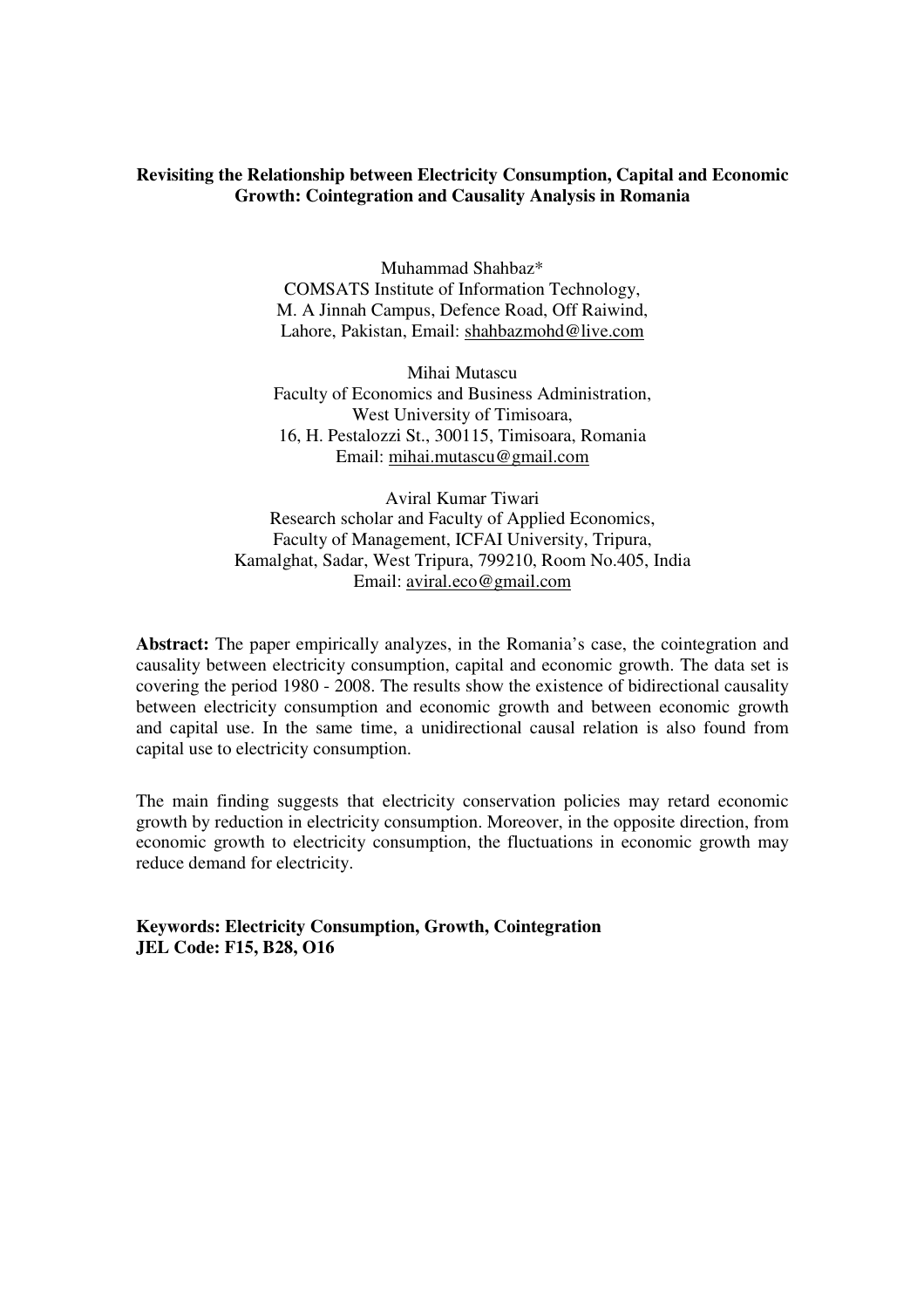#### **Introduction**

After 50 years of centralised communist status, in 1989, the Romania's economy began to traverse a very tumultuous period of transition to a capitalist competition system. In the first years of transition, the mains economic aspects referred to the inflation, unemployment, adjustment of large industrial base and disequilibrium between demand and supply on real market. The difficult period, 1990-1992, is followed by four years of economic growth in which the unemployment decreased from 10.9% in 1994 to 6.6% in 1996. A new economic recession period characterised the next three years. Since 2000 began a strong economic revival, which is the best economic period in the whole Romanian history. The unemployment rate decreases from 11.8% in 1998 to 4% in 2007 and the GDP growth rate reaches the level of 9% in 2008. In the same period, the inflation rate registered 4.84% in 2008, from 154.8% in 1997.

Romania's integration in European Union (EU) on January one, 2007 illustrated another important impulse for the country's economy. The mains determinants of growth are the strong demand in EU export markets, high levels of domestic consumption and investments (FDI augmented from 1,946 billions euro in 1997 at 9,496 billions euro in 2008). Based on these incentive directions, Romania's macroeconomic gains have stimulated the creation of a middle social class and address Romania's widespread poverty. Unfortunately, this excellent business environment performance was attenuated by the large current account imbalance, the corruption phenomena and the excessive red tape. The strong consumer demand and high wage growth from 2008 raised the energy costs and affected food prices (inflation increase at 8.2% in 2010) with several implications on the fiscal discipline. Since the last quarter of 2008, the world recession determined a sever GDP contraction (at leas 7% annual decrease in 2010), unemployment (7.7% estimated rate in 2010) and damage of financial markets and trade, forcing the Romanian government to enact harsh austerity measures and borrow heavily from the IMF (external debt at approx. 70% in GDP in 2009).

Positioned in the Central-Eastern Europe, Romania is an upper-middle income EU member economy, with a dynamic economic development. Regarding the total nominal GDP, Romania has the 11th largest economy in the European Union and the 8th largest based on purchasing power parity. With its emerging economy, Romania becomes the world's 49th largest economy. Romania hopes to adhere at Schengen Agreement Treaty by 2011 and to adopt the euro by 2014. The Romanian electricity industry has a long tradition, becoming a large and high-growth sector in the economy. Since the last decade, the electricity consumption has followed the growing trend of the economic and social development. The competition is weak on the electricity market, especially in the sector of energy generation. Unfortunately, the competition in the supply and trading of electricity still has strong problems (some scandals accompanied the liberalization process). In such situation, an investigation of the nature of the relationship between electricity consumption and economic growth in Romania may be of interest to both policy makers and practitioners.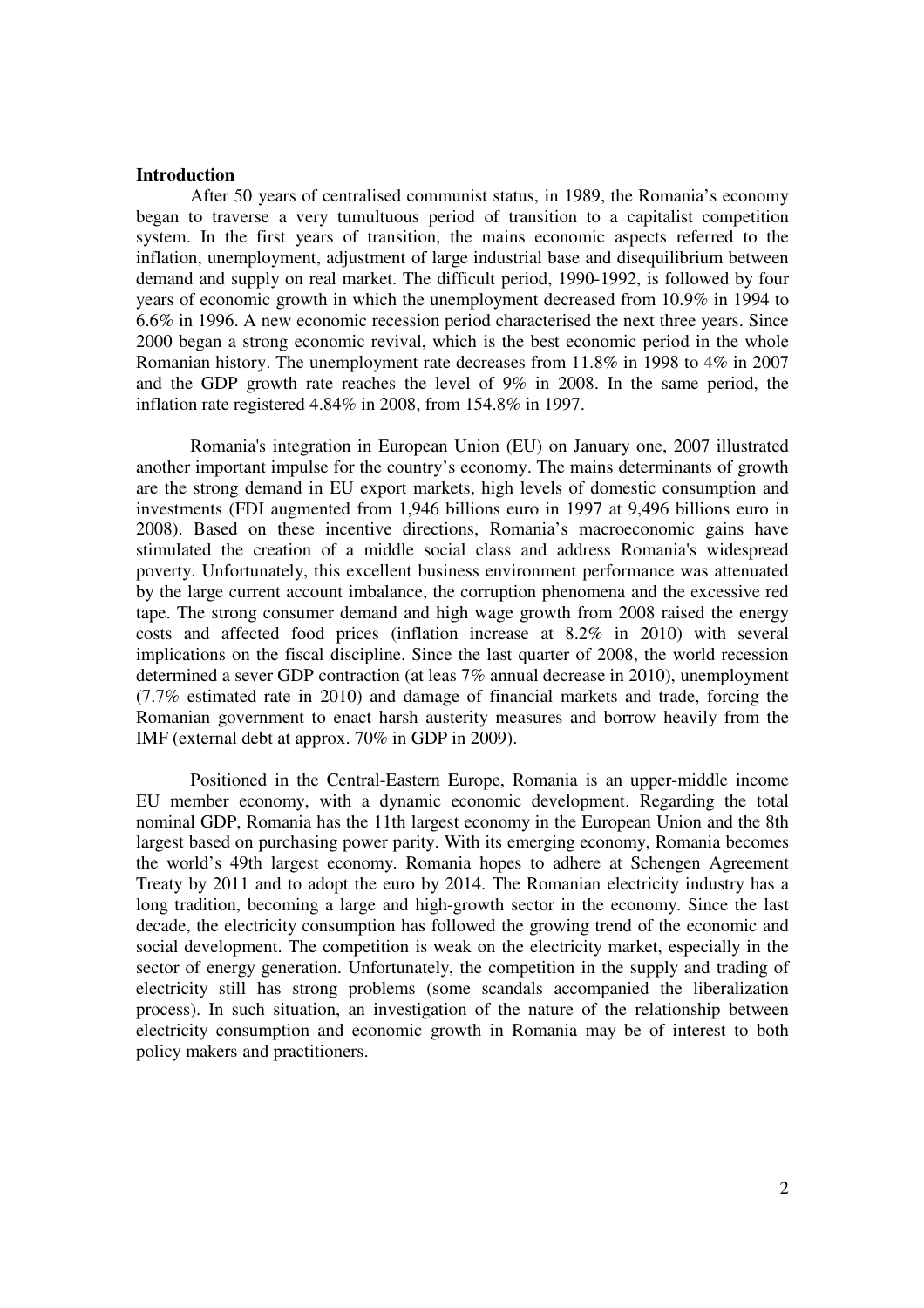The direction of causality between electricity consumption and economic growth has four estimable hypotheses (Tiwari, 2010; 2011). The first hypothesis reveals the importance of electricity consumption for economic growth directly or indirectly through use of capital and labor in economic activity where labor and capital are considered as complements. If an increase in economic growth is linked with an increase in electricity consumption or causal relation is running from electricity consumption to economic growth. In such an environment, energy (electricity) conservation policies may be harmful for economic growth. On contrary, if there is unidirectional causality from economic growth to electricity consumption then conservation hypothesis postulates that electricity consumption is determined by economic growth. In such case, electricity conservation policies do not have adverse affect on economic growth.

Thirdly, the interdependent relationship between electricity consumption and economic growth is considered as feedback hypothesis. The feedback hypothesis can be highlighted by the existence of bidirectional causal relation between electricity consumption and economic growth. This hypothesis concludes that electricity conservation policies may retard economic growth by reduction in electricity consumption in an economy and fluctuations in economic growth furthermore reduces demand for electricity due to feedback affect from economic growth to electricity consumption. Finally, neutrality hypothesis suggests that there is minor role of electricity consumption in economic growth which is validated when there is no causality between both the variables. This implies that reduction in electricity use through electricity (energy) conservation policy will have no adverse affect on economic growth.

The study of the relationship between the electricity consumption and the economic growth is an old field of investigation. Because this issue plays an important role, especially after the two major global energy crises, it has been a topic widely investigated since the late 1970s. Nevertheless, the causality direction between electricity consumption and economic growth is not very clear. If some authors (e.g., Ghosh, 2002; Jumbe, 2004; Mozumder and Marathe, 2007) empirically argue that the economic growth Granger-causes electricity consumption, other researchers sustain the contrary, because electricity is an essential factor of production (e.g., Stern, 1993; Yuan et al., 2007; Tang, 2008; 2009; Acaravci, 2010). Jumbe (2004) and Squalli (2007) illustrate that these acquisitions have important policy implications. In the case of the uni-directional causality that is running from economic growth to the electricity consumption or in the neutral causality, the environmental policies for electricity conservation would not negatively affect the economic growth. In the opposite causality, from electricity consumption to the economic growth, environmental policies initiatives to conserve electricity consumption may have the capacity to adversely affect the economic growth and development. These two directions have generated a debatable issue in the economics of energy and a new area for the empirical re-investigation of the relationship between electricity consumption and economic growth. The literature in the field is very arid concerning the analysis of the relationship between the electricity consumption and the economic growth in the Romania's case.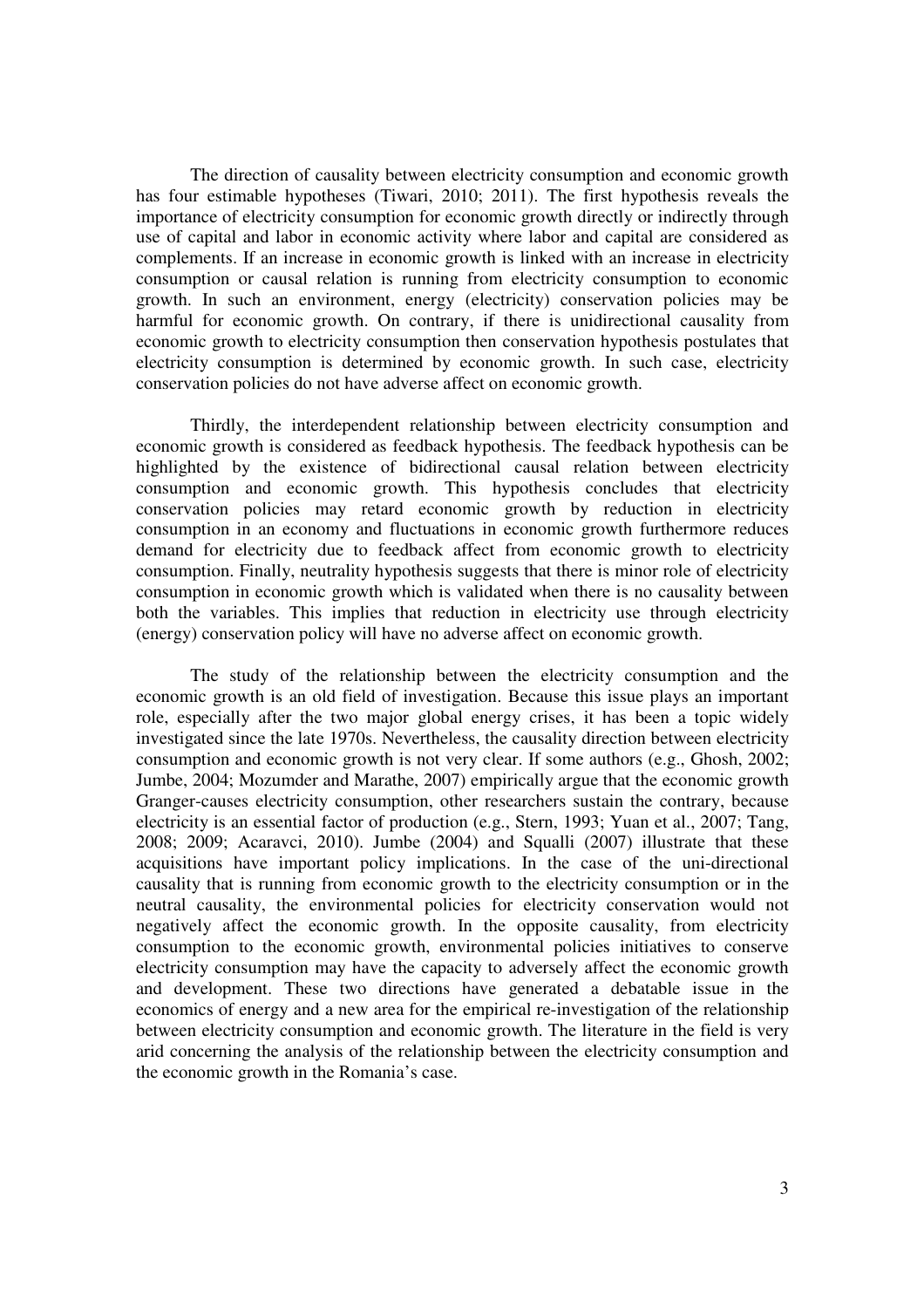The 2010 year is very prolific in this way. Acaravci and Ozturk (2010), using the Pedroni panel cointegration method, from 1990 to 2006, analysed the long-run relationship and causality issues between electricity consumption and economic growth in 15 Transition European countries (Albania, Belarus, Bulgaria, Czech Republic, Estonia, Latvia, Lithuania, Macedonia, Moldova, Poland, Romania, Russian Federation, Serbia, Slovak Republic and Ukraine). The Pedroni panel cointegration tests do not confirm a long-term equilibrium between electricity consumption per capita and real GDP per capita and, by consequence, no cointegration was found. More, these results cannot be run to investigate the causality between electricity consumption and economic growth. Ozturk and Acaravci (2010), in another paper, studied the causal relationship between energy consumption and economic growth, in the case of Albania, Bulgaria, Hungary and Romania, for 1980-2006 periods. To perform this analysis, they used the two-step procedure from the Engle and Granger model- an autoregressive distributed lag (ARDL) and a dynamic vector error correction (VEC). The authors found a bi-directional causality in Hungary and a neutral one for Albania, Bulgaria, and Romania. Finally, Kayhan et al. (2010) focalized on the dynamic causal relationship between electricity consumption and economic growth in the Romanian economy for the period of 2001-2010. The results have been obtained based on the Dolado - Lütkepohl, Tado - Yamamoto and traditional Granger causality tests. In the Romania's economy, the main findings reveal that the causality runs from electricity consumption to economic growth.

On the other hand, some authors try to find any evidence between electricity and economic growth. For example, Apergis and Payne (2010) performed a study between nuclear energy consumption and economic growth for 16 countries within a multivariate panel framework over the period 1980–2005. Generally, the results confirm the existence of the long-run equilibrium relationship between real GDP and nuclear energy consumption. Unfortunately, they excluded Romania from panel, in order to obtain a balanced panel with availability and consistency in the data. Menegaki (2010) connected the economic growth and renewable energy for 27 European countries in a multivariate panel framework, over the period 1997-2007, using a random effect model. The tests stress evidence of the neutrality hypothesis regarding the relationship between economic growth and renewable energy consumption in Europe and, by consequence, in Romania.

The main problem with studies by Acaravci and Ozturk (2010), Ozturk and Acaravci (2010) and Kayhan et al. (2010) is that they did not pay attention to put other potential variable such as capital to investigate the causality between electricity consumption and economic growth. It may be noted that electricity consumption may not be a single factor to stimulate economic growth. Other variables such as labor, capital, cost of electricity, employment, have potential to explain relationship between electricity consumption and economic growth. Similarly, Lütkepohl (1982) argued that omissions of important variables provide biased and inappropriate results on relationship between electricity consumption and economic growth. No causal relation is found in bivariate system due to neglected variables which affect electricity consumption and economic growth relation. In the same way, Bartleet and Rukmani (2010) also criticized on energygrowth association and recommended to incorporate other pertinent variables such as labor and capital that also play an important role elucidate electricity consumption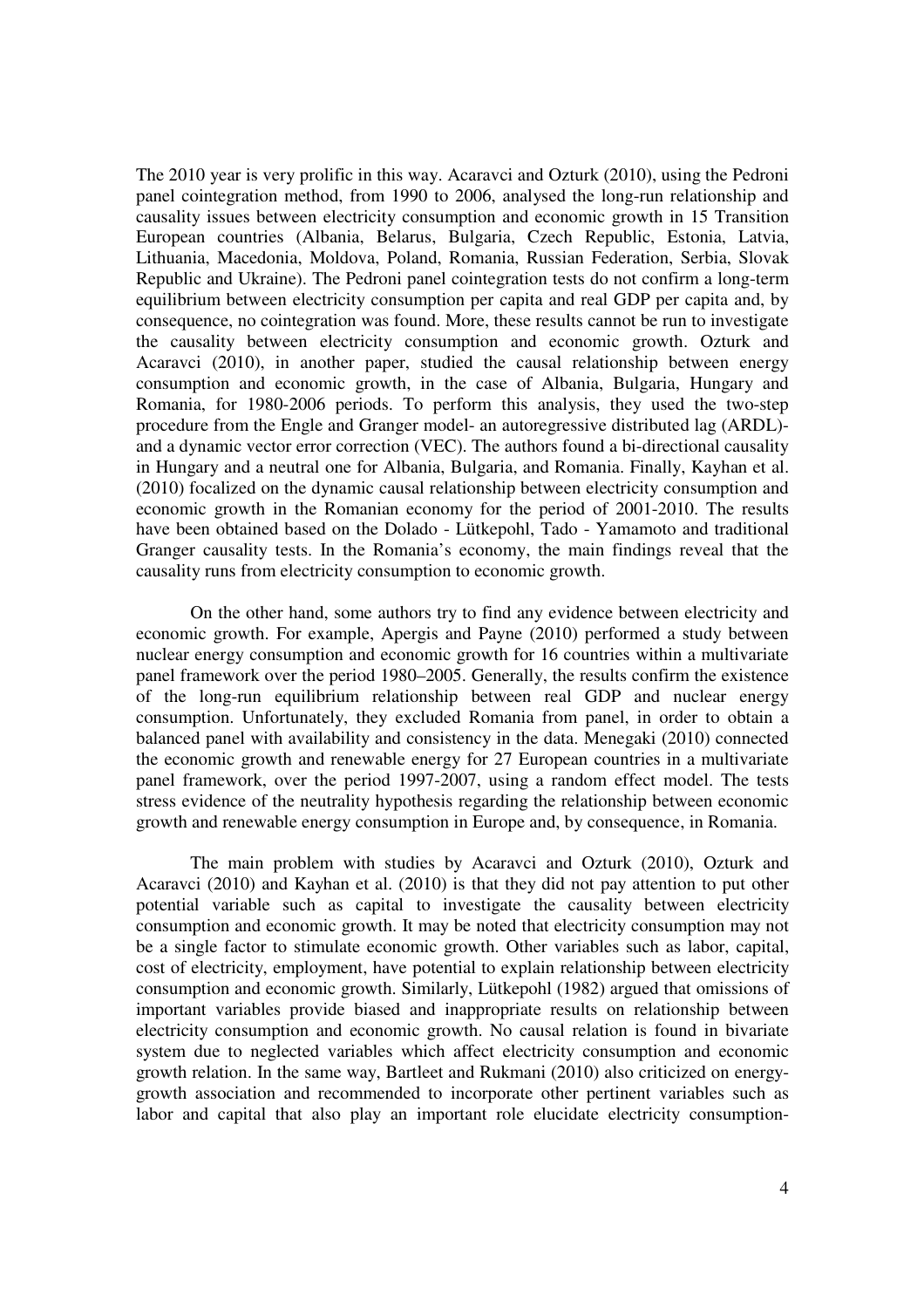economic growth relation. Moreover, Karanfil (2009) has also suggested the same in exploring the causal links between energy consumption and economic growth by including other relevant variables rather than bivariate case. After knowing the importance of neglected variables in electricity consumption and economic growth nexus, we use capital use per capita as an exogenous variable in neoclassical production function to reinvestigate the direction of causality between electricity consumption and economic growth using time series data over the period of 1980-2008 in case of Romania.

#### **Literature Review**

Review to energy literature, the relationship between electricity consumption and economic growth has been examined extensively since the work of Kraft and Kraft (1978). However, the direction of causality between electricity consumption and economic growth remain controversial. Generally, empirical studies on the relationship between electricity consumption and economic growth can divide into two major groups. The first group of literatures were focused on the country-specific study, while another group of literatures were focused on multi-country study. Table 1 shows a summary of the selected empirical studies on electricity consumption-growth nexus.

We begin our discussion with the findings of country-specific studies on the literature of electricity consumption-growth nexus. A general conclusion that we can be drawn from Panel I of Table-1 is that the causal relationship between electricity consumption and economic growth has been mixed and remain ambiguous. For example, Yang (2000), Jumbe (2004), Zachariadis and Pashouortidou (2007), Tang (2008, 2009), Odhiambo (2009a), Lean and Smyth (2010), Ouedraogo (2010), Tang and Shahbaz (2011) and Shahbaz (2011) found that electricity consumption and economic growth granger caused each other in Korea, Malawi, Cyprus, Malaysia, South African and Burkina Faso, Portugal and Pakistan respectively. On the contrary, Aqeel and Butt (2001), Altinay and Karagol (2005), Lee and Chang (2005), Shiu and Lam (2005), Yoo (2005), Narayan and Singh (2007), Yuan et al. (2007), and Odhiambo (2009b) reported uni-directional causality from electricity consumption to economic growth in Pakistan, Turkey, Taiwan, China, Korea, Fiji Islands, Malaysia, and Tanzania receptively. Moreover, other studies such as Ghosh (2002), Narayan and Smyth (2005), Yoo and Kim (2006), Ho and Siu (2007), Mozumder and Marathe (2007), Jamil and Ahmad (2010) showed that economic growth granger caused electricity consumption in India, Australia, Indonesia, Hong Kong, Bangladesh and Pakistan respectively.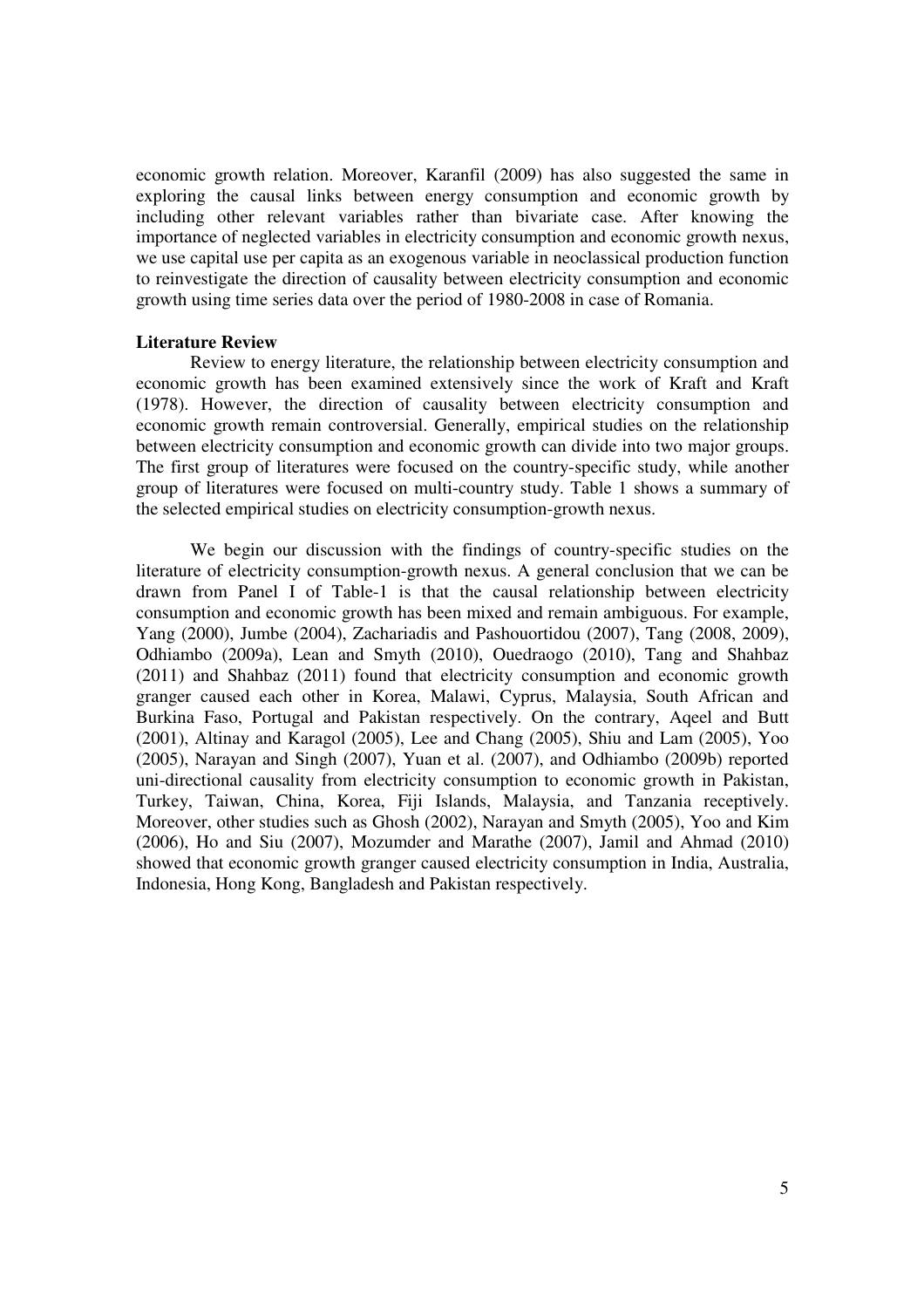| Authors                             | Countries       | Time Period | Methodology                    | Variables                                                                 | Cointegration  | Findings                            |
|-------------------------------------|-----------------|-------------|--------------------------------|---------------------------------------------------------------------------|----------------|-------------------------------------|
|                                     |                 |             | <b>Single-Country Studies</b>  |                                                                           |                |                                     |
| Yang (2000)                         | Taiwan          | 1954-1997   | GC                             | Real GDP, Electricity Consumption                                         | N <sub>0</sub> | $EC \leftrightarrow Y$              |
| Aqeel and Butt (2001)               | Pakistan        | 1955-1996   | GC by Hsiao                    | Real GDP, Electricity Consumption                                         | N <sub>o</sub> | $\overline{EC \rightarrow Y}$       |
| Ghosh (2002)                        | India           | 1950-1997   | JML, GC                        | Electricity Supply, Employment, Real GDP                                  | Yes            | $ES \leftarrow Y$                   |
| Jumbe (2004)                        | Malawi          | 1970-1999   | GC.                            | Real GDP, Electricity Consumption                                         | Yes            | $\mathsf{EC} \leftarrow \mathsf{Y}$ |
| Shiu and Lam (2005)                 | China           | 1971-2000   | <b>JML, VECM</b>               | Real GDP, Electricity Consumption                                         | Yes            | $EC \rightarrow Y$                  |
| Lee and Chang (2005)                | Taiwan          | 1954-2003   | <b>JML, VECM</b>               | Real GDP per Capita, Electricity Consumption per Capita                   | Yes            | $EC \rightarrow Y$                  |
| Narayan and Smyth (2005)            | Australia       | 1966-1999   | ARDL, VECM                     | Real GDP per Capita, Electricity Consumption per Capita,<br>Employment    | Yes            | $EC \leftarrow Y$                   |
| Yoo $(2005)$                        | Korea           | 1970-2002   | <b>JML, VECM</b>               | Real GDP, Electricity Consumption                                         | Yes            | $EC \rightarrow Y$                  |
| Yoo and Kim (2006)                  | Indonesia       | 1971-2002   | JML, GC by Hsiao               | Real GDP, Electricity Supply                                              | No             | $ES \leftarrow Y$                   |
| Ho and Siu (2007)                   | Hong Kong       | 1966-2002   | JML, VECM                      | Real GDP, Electricity Consumption                                         | Yes            | $EC \rightarrow Y$                  |
| Altinay and Karagol (2005)          | Turkey          | 1950-2005   | GCDL                           | Real GDP, Electricity Consumption                                         | N.A            | $EC \rightarrow Y$                  |
| Yusof and Latif (2007)              | Malaysia        | 1980-2006   | MJL, GC                        | Real GDP, Electricity Consumption                                         | Yes            | $EC \nleftrightarrow Y$             |
| Yaun et al. (2007)                  | China           | 1978-2004   | JML, VECM                      | Real GDP, Electricity Consumption                                         | Yes            | $EC \rightarrow Y$                  |
| Mozumder and Marathe (2007)         | Bangladesh      | 1971-1999   | JML, VECM                      | Real GDP per Capita, Electricity Consumption per Capita                   | Yes            | $EC \leftarrow Y$                   |
| Narayan and Singh (2007)            | Fiji Islands    | 1971-2002   | ARDL, VECM                     | Real GDP, Electricity Consumption,<br>Labor                               | Yes            | $EC \rightarrow Y$                  |
| Zachariadis and Pashourtidou (2007) | Cyprus          | 1960-2004   | JML, VECM,<br><b>VARGFEVD</b>  | Real Income per Capita, Electricity Consumption, prices,<br>weather       | Yes            | $EC \leftrightarrow Y$              |
| Tang (2008)                         | Malaysia        | 1972-2003   | ARDL, TYDL                     | Gross National Product, Electricity Consumption                           | No             | $EC \leftrightarrow Y$              |
| Aktas and Yilmaz (2008)             | Turkey          | 1970-2004   | JML, VECM                      | Gross National Product, Electricity Consumption                           | N <sub>o</sub> | $EC \leftrightarrow Y$              |
| Abosedra et al. (2009)              | Lebanon         | 1995-2005   | MJL,<br>GC.<br><b>VARGFEVD</b> | Real GDP, Electricity Consumption, Real Imports,<br>Temperature, humidity | N <sub>0</sub> | $EC \rightarrow Y$                  |
| Odhiambo (2009a)                    | South Africa    | 1971-2006   | JML, VECM                      | Real GDP per Capita, Electricity Consumption per Capita,<br>Employment    | Yes            | $EC \leftrightarrow Y$              |
| Odhiambo (2009b)                    | Tanzania        | 1971-2006   | ARDL, VECM                     | Real GDP per Capita, Electricity Consumption per Capita                   | Yes            | $EC \rightarrow Y$                  |
| Gupta and Sahu (2009)               | India           | 1960-2006   | G <sub>C</sub>                 | Real GDP, Electricity Consumption                                         | N.A            | $EC \to Y$                          |
| Lean and Smyth $(2010)$             | Malaysia        | 1971-2006   | <b>TYDL</b>                    | Real GDP, Electricity Consumption, Exports, Capita,<br>Labor              | Yes            | $\overline{EC \leftrightarrow Y}$   |
| Ciarreta and Zarraga (2010)         | Spain           | 1971-2005   | <b>TYDL</b>                    | Real GDP, Electricity Consumption                                         | N.A            | $EC \leftarrow Y$                   |
| Lorde et al. (2010)                 | <b>Barbados</b> | 1960-2004   | JML, VECM                      | Real GDP, Electricity Consumption,<br>Capital, Labor, Technology          | Yes            | $EC \leftrightarrow Y$              |
| Acaravci (2010)                     | Turkey          | 1968-2005   | JML, VECM                      | Real GDP, Electricity Consumption                                         | Existed        | $EC \rightarrow Y$                  |
| Chandran et al. (2010)              | Malaysia        | 1971-2003   | ARDL, VECM                     | Electricity consumption, Real GDP, Prices                                 | Yes            | $EC \rightarrow Y$                  |
| Jamil and Ahmad (2010)              | Pakistan        | 1960-2008   | JML, VECM,<br>VARGFEVD         | Industrial Production, Electricity Consumption, Electricity<br>Prices     | Yes            | $EC \leftarrow Y$                   |
| Ouédraogo (2010)                    | Burkina Faso    | 1968-2003   | ARDL, VECM                     | Real GDP, Electricity Consumption, Capital Formation                      | Yes            | $EC \leftrightarrow Y$              |

# **Table-1: Summary of Literature on Relationship between Electricity Consumption and Economic Growth**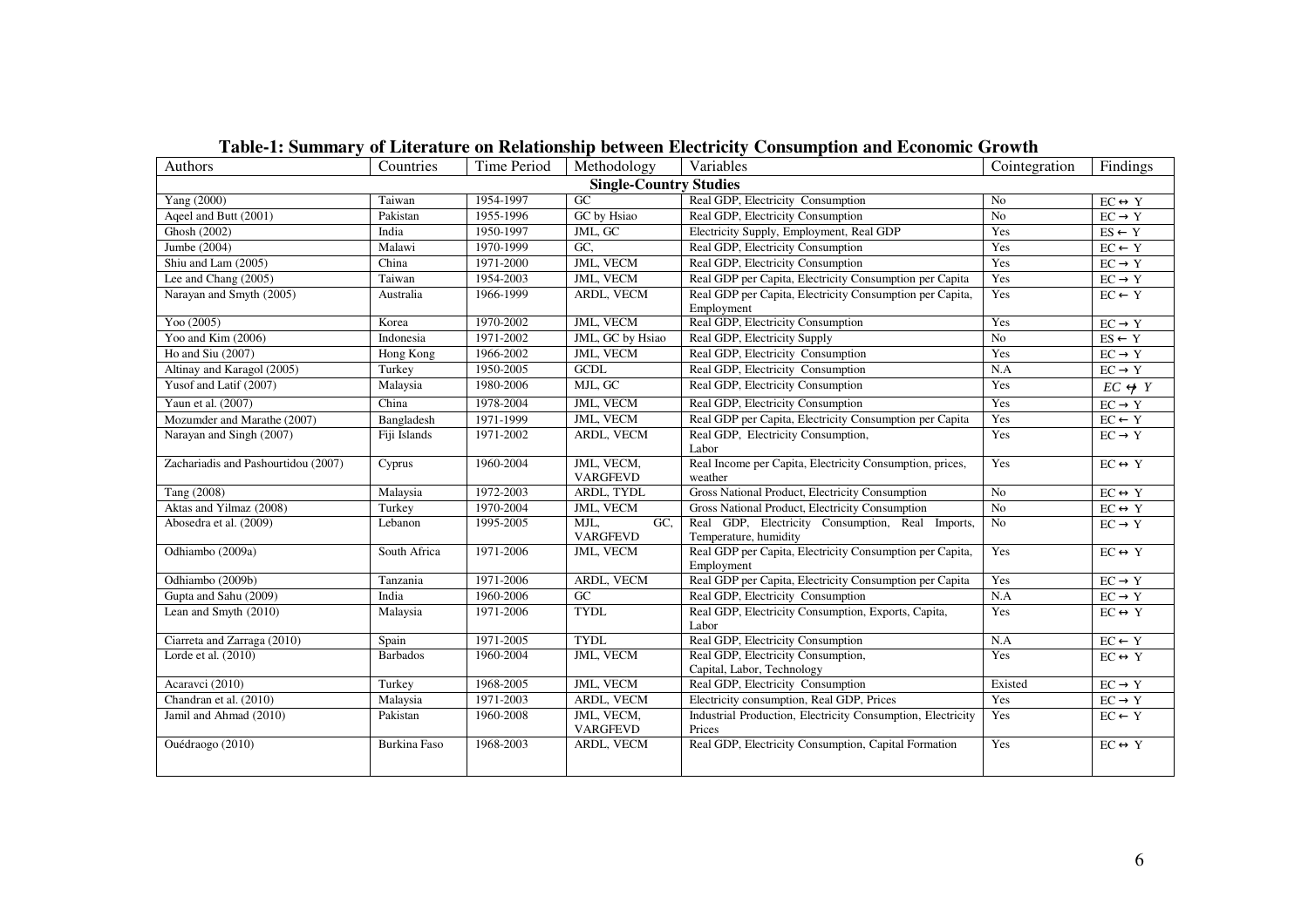| Tang and Shahbaz (2011)   | Portugal        | 1971-2009 | ARDL, VECM                   | Real GDP, Electricity Consumption, Population, Trade,   | Yes              | $\overline{EC} \leftrightarrow Y$          |
|---------------------------|-----------------|-----------|------------------------------|---------------------------------------------------------|------------------|--------------------------------------------|
|                           |                 |           |                              | <b>Financial Development</b>                            |                  |                                            |
|                           |                 |           | <b>Multi-Country Studies</b> |                                                         |                  |                                            |
| Yoo (2006)                | Indonesia       | 1971-2002 | JML, GC Hsiao                | Real GDP per Capita, Electricity Consumption per Capita | No               | $\mathsf{EC} \leftarrow \mathsf{Y}$        |
|                           | Singapore       |           |                              |                                                         | N <sub>o</sub>   | $EC\longleftrightarrow Y$                  |
|                           | Malaysia        |           |                              |                                                         | N <sub>o</sub>   | $EC\longleftrightarrow Y$                  |
|                           | Thailand        |           |                              |                                                         | $\overline{N_0}$ | $EC \leftarrow Y$                          |
| Squalli and Wilson (2006) | Bahrain         | 1980-2003 | ARDL, TYMWT                  | Real GDP, Electricity Consumption                       | Yes              | $EC \leftrightarrow Y$                     |
|                           | Kuwait          |           |                              |                                                         | Yes              | $\overline{\text{EC} \leftarrow \text{Y}}$ |
|                           | Oman            |           |                              |                                                         | Yes              | $\mathsf{EC} \leftarrow \mathsf{Y}$        |
|                           | Qatar           |           |                              |                                                         | Yes              | $EC\leftrightarrow Y$                      |
|                           | <b>KSA</b>      |           |                              |                                                         | Yes              | $EC \leftrightarrow Y$                     |
|                           | <b>USA</b>      |           |                              |                                                         | Yes              | $EC \nleftrightarrow Y$                    |
| Chen et al. (2007)        | China           | 1971-2001 | $GC$ (Yoo,<br>JML,<br>2005)  |                                                         | Yes              | $EC \nleftrightarrow Y$                    |
|                           | Hong Kong       |           |                              |                                                         | Yes              | $EC \leftarrow Y$                          |
|                           | Indonesia       |           |                              |                                                         | Yes              | $EC \rightarrow Y$                         |
|                           | India           |           |                              |                                                         | Yes              | $EC \nleftrightarrow Y$                    |
|                           | Korea           |           |                              |                                                         | Yes              | $EC \leftarrow Y$                          |
|                           | Malaysia        |           |                              |                                                         | N <sub>o</sub>   | $EC \nleftrightarrow Y$                    |
|                           | Philippines     |           |                              |                                                         | No               | $\overline{EC} \nleftrightarrow Y$         |
|                           | Singapore       |           |                              |                                                         | Yes              | $EC \not\leftrightarrow Y$                 |
|                           | Taiwan          |           |                              |                                                         | Yes              | $EC \nleftrightarrow Y$                    |
|                           | Thailand        |           |                              |                                                         | Yes              | $EC \nleftrightarrow Y$                    |
| Böhm (2007)               | Austria         | 1978-2005 | <b>JML, VECM</b>             | Real GDP, Electricity Consumption                       | N <sub>o</sub>   | $EC \nleftrightarrow Y$                    |
|                           | Belgium         |           |                              |                                                         | No               | $EC \rightarrow Y$                         |
|                           | Denmark         |           |                              |                                                         | No               | $EC \nleftrightarrow Y$                    |
|                           | Finland         |           |                              |                                                         | N <sub>o</sub>   | $EC\nleftrightarrow Y$                     |
|                           | France          |           |                              |                                                         | No               | $EC \nleftrightarrow Y$                    |
|                           | Germany         |           |                              |                                                         | $\rm No$         | $EC\leftrightarrow Y$                      |
|                           | Greece          |           |                              |                                                         | Yes              | $EC \rightarrow Y$                         |
|                           | Ireland         |           |                              |                                                         | N <sub>0</sub>   | $EC \leftarrow Y$                          |
|                           | Italy           |           |                              |                                                         | Yes              | $EC \rightarrow Y$                         |
|                           | Luxemburg       |           |                              |                                                         | No               | $EC \nleftrightarrow Y$                    |
|                           | The Netherlands |           |                              |                                                         | No               | $EC \rightarrow Y$                         |
|                           | Portugal        |           |                              |                                                         | Yes              | $EC \leftarrow Y$                          |
|                           | Spain           |           |                              |                                                         | No               | $\overline{EC} \leftarrow Y$               |
|                           | Sweden          |           |                              |                                                         | $\overline{N_0}$ | $EC \nleftrightarrow Y$                    |
| Squalli (2007)            | Indonesia       | 1980-2003 | ARDL, TYMWT                  | Real GDP per Capita, Electricity Consumption per Capita | Yes              | $EC \to Y$                                 |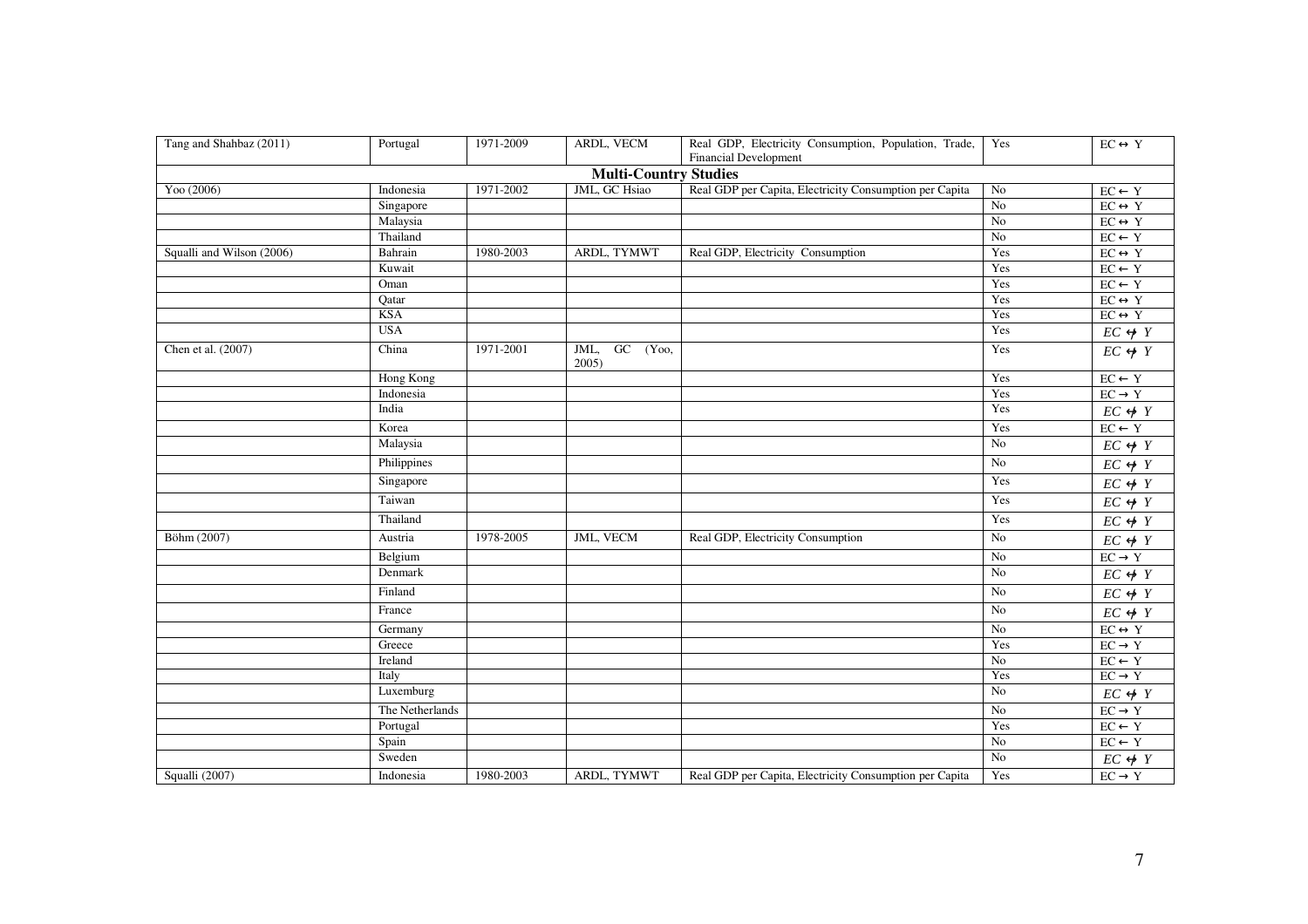|                           | Nigeria      |           |              |                                   | Yes            | $EC \rightarrow Y$                 |
|---------------------------|--------------|-----------|--------------|-----------------------------------|----------------|------------------------------------|
|                           | <b>UAE</b>   |           |              |                                   | Yes            | $EC \rightarrow Y$                 |
|                           | Venezuela    |           |              |                                   | Yes            | $EC \rightarrow Y$                 |
|                           | Algeria      |           |              |                                   | Yes            | $\text{EC} \leftarrow \text{Y}$    |
|                           | Iraq         |           |              |                                   | Yes            | $\text{EC} \leftarrow \text{Y}$    |
|                           | Kuwait       |           |              |                                   | Yes            | $EC \leftarrow Y$                  |
|                           | Libya        |           |              |                                   | Yes            | $EC \leftarrow Y$                  |
|                           | Iran         |           |              |                                   | Yes            | $EC \leftrightarrow Y$             |
|                           | Qatar        |           |              |                                   | Yes            | $EC \leftrightarrow Y$             |
|                           | Saudi Arabia |           |              |                                   | Yes            | $EC\leftrightarrow Y$              |
| Alinsato (2007)           | Togo         | 1973-2006 | ARDL, VECM   |                                   | N <sub>o</sub> | $EC \leftarrow Y$                  |
|                           | Binn         |           |              |                                   | Yes            | $EC \leftarrow Y$                  |
| Narayan and Prasad (2008) | Australia    | 1960-2002 | <b>TYBSA</b> | Real GDP, Electricity Consumption | N.A            | $EC \rightarrow Y$                 |
|                           | Austria      |           |              |                                   |                | $EC \nleftrightarrow Y$            |
|                           | Belgium      |           |              |                                   |                | $EC \nleftrightarrow Y$            |
|                           | Canada       |           |              |                                   |                | $EC \leftrightarrow Y$             |
|                           | Czech Rep.   |           |              |                                   |                | $EC \rightarrow Y$                 |
|                           | Denmark      |           |              |                                   |                | $EC\nleftrightarrow Y$             |
|                           | Finland      |           |              |                                   |                | $EC \leftarrow Y$                  |
|                           | France       |           |              |                                   |                | $EC\nleftrightarrow Y$             |
|                           | Germany      |           |              |                                   |                | $\overline{EC} \nleftrightarrow Y$ |
|                           | Greece       |           |              |                                   |                | $EC \nleftrightarrow Y$            |
|                           | Hungary      |           |              |                                   |                | $\text{EC} \leftarrow \text{Y}$    |
|                           | Iceland      |           |              |                                   |                | $EC \leftrightarrow Y$             |
|                           | Ireland      |           |              |                                   |                | $EC \nleftrightarrow Y$            |
|                           | Italy        |           |              |                                   |                | $EC \rightarrow Y$                 |
|                           | Japan        |           |              |                                   |                | $EC \nleftrightarrow Y$            |
|                           | Korea        |           |              |                                   |                | $EC\leftrightarrow Y$              |
|                           | Luxembourg   |           |              |                                   |                | $\overline{EC} \nleftrightarrow Y$ |
|                           | Mexico       |           |              |                                   |                | $\overline{EC} \nleftrightarrow Y$ |
|                           | Netherlands  |           |              |                                   |                | $EC \leftarrow Y$                  |
|                           | New Zealand  |           |              |                                   |                | $EC \leftrightarrow Y$             |
|                           | Norway       |           |              |                                   |                | $\overline{EC \leftrightarrow Y}$  |
|                           | Poland       |           |              |                                   |                | $EC \nleftrightarrow Y$            |
|                           | Portugal     |           |              |                                   |                | $EC \rightarrow Y$                 |
|                           | Slovak Rep.  |           |              |                                   |                | $EC \to Y$                         |
|                           | Spain        |           |              |                                   |                | $EC \not\leftrightarrow Y$         |
|                           | Sweden       |           |              |                                   |                | $EC\nleftrightarrow Y$             |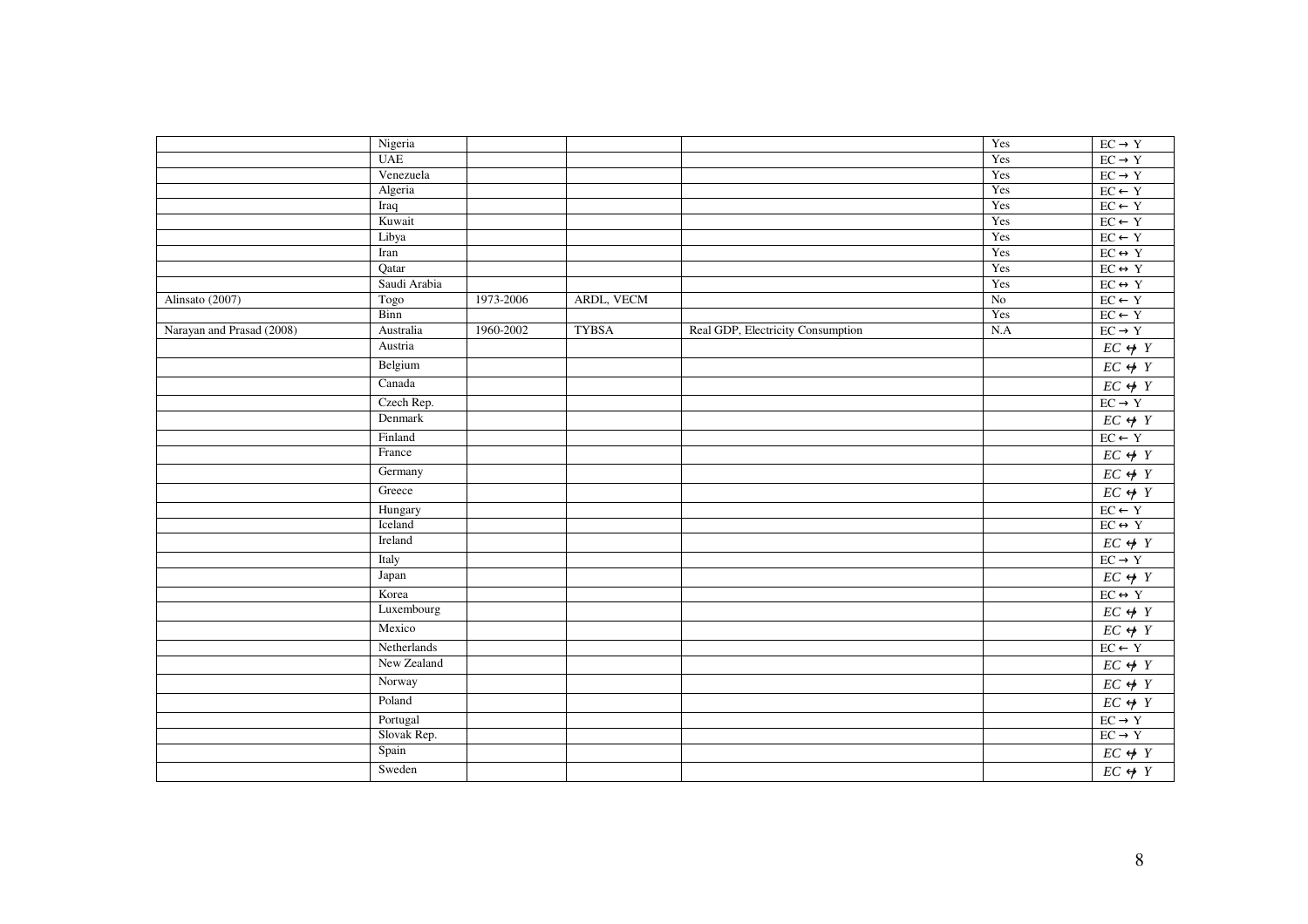|                     | Switzerland |           |                  |                                                         |                | $EC \nleftrightarrow Y$ |
|---------------------|-------------|-----------|------------------|---------------------------------------------------------|----------------|-------------------------|
|                     | Turkey      |           |                  |                                                         |                | $EC \nleftrightarrow Y$ |
|                     | UK          |           |                  |                                                         |                | $EC \leftrightarrow Y$  |
|                     | <b>USA</b>  |           |                  |                                                         |                | $EC \nleftrightarrow Y$ |
| Yoo and Kwak (2010) | Argentina   | 1975-2006 | <b>JML, VECM</b> | Real GDP per Capita, Electricity Consumption per Capita | N <sub>0</sub> | $EC \rightarrow Y$      |
|                     | Brazil      |           |                  |                                                         | N <sub>0</sub> | $EC \rightarrow Y$      |
|                     | Chile       |           |                  |                                                         | N <sub>0</sub> | $EC \rightarrow Y$      |
|                     | Columbia    |           |                  |                                                         | Yes            | $EC \rightarrow Y$      |
|                     | Ecuador     |           |                  |                                                         | N <sub>0</sub> | $EC \rightarrow Y$      |
|                     | Peru        |           |                  |                                                         | N <sub>0</sub> | $EC \leftrightarrow Y$  |
|                     | Venezuela   |           |                  |                                                         | Yes            | $EC \leftrightarrow Y$  |

Notes: Y and EC represent economic growth and electricity consumption. The uni-directional causality from economic growth to electricity consumption (electricity supply) is indicated by  $Y \rightarrow EC$ (ES), from electricity consumption to economic growth by  $EC \rightarrow Y$ , bi-directional causality between electricity consumption and economic growth by  $EC \leftrightarrow Y$  and no causal relation between both variables by *EC*  $\leftrightarrow$  Y. NA represents not applied. In methodology column EG, GC, VARGFEVD, JML, VECM, ARDL, PC, TYMWT and TYBSA means respectively Engle and Granger, Granger causality, Vector Autoregression Generalized Forecast Error Variance Decomposition, Johansen's Maximum Likelihood, Vector Error Correction Method, Autoregressive Distributed Lag Model to Cointegration, Panel Cointegration, Toda and Yamamoto (1995) M-Wald causality test and Toda and Yamamoto Bootstrapping causality analysis etc.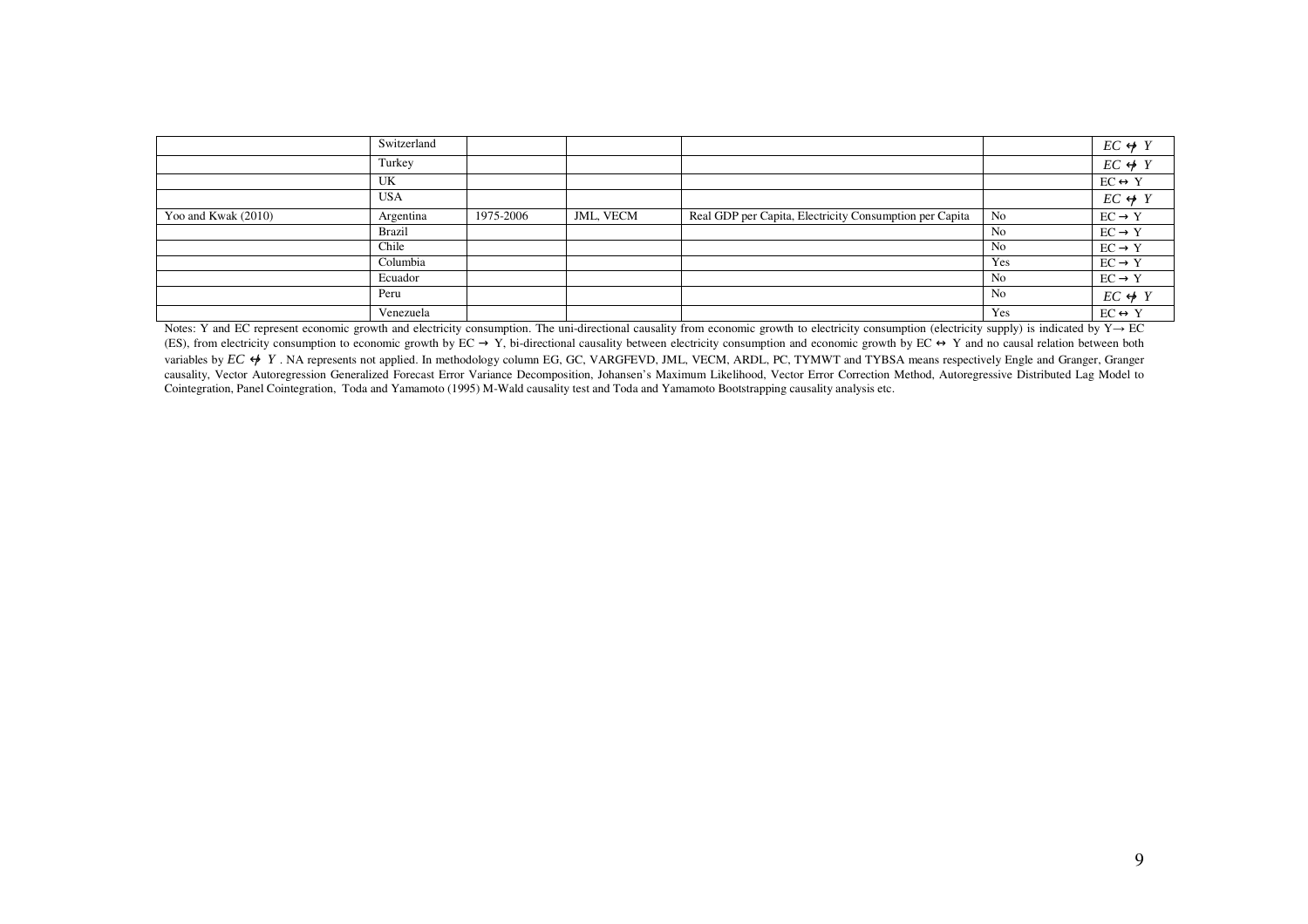Panel-II of Table 1 shows that the direction of causality between electricity consumption and economic growth is not very clear in the situation of multi-country studies. In this regard, Wolde-Rufael (2006) investigated the content of relationship between electricity consumption and economic growth, focusing on the case of 17 African economies, over the period of 1971-2001. If the causality exists for 12 countries, the results illustrate a neutral causality for the rest of 5 countries. A uni-directional causality running from electricity consumption to economic growth is identified in the case of some countries, such as: Benin, the Democratic Republic of Congo, and Tunisia. On the contrary, in the case of Cameroon, Ghana, Nigeria, Senegal, and Zimbabwe the results stress a uni-directional causality running from economic growth to electricity consumption. At the same time, a bi-directional causal link between electricity consumption and economic growth has been identified in the case of Egypt, Gabon, and Morocco. Any causal relationship between both variables there not exists for the case of Algeria, Congo Republic, Kenya, South Africa, and Sudan.

Yoo (2006) studied the causal relationship between electricity consumption and economic growth for four ASEAN countries namely, Indonesia, Malaysia, Singapore, and Thailand. The author found that the Granger causality tests are varying among the considered sample. In the case of Malaysia and Singapore, the tests allow the presence of a bi-directional causality between electricity consumption and economic growth. On the other hand, the results for Indonesia and Thailand imply the existence of a uni-directional causality running from economic growth to electricity consumption. Chen et al. (2007) assessed the relationship between electricity consumption and economic growth for a sample which includes 10 Asian economies over the 1971-2001 periods. For 5 countries the tests reveal the evidence of causality and no causality for China, Indonesia, Korea, Taiwan, and Thailand. The uni-directional causality running from electricity consumption to economic growth is present in the case of Hong Kong, while the authors found a strong uni-directional causality running from economic growth to electricity consumption for India, Malaysia, the Philippines, and Singapore.

Squalli (2007) analysed, for some OPEC members (Algeria, Indonesia, Iran, Iraq, Kuwait, Libya, Nigeria, Qatar, Saudi Arabia, UAE, and Venezuela), over the period of 1980 to 2003, the causal link between electricity consumption and economic growth. The results for Algeria, Iraq, Kuwait, and Libya show the existence of uni-directional causality running from economic growth to electricity consumption. At the same time, the author found that economic growth Granger-causes electricity consumption in Indonesia, Nigeria, UAE and Venezuela. Moreover, in the case of Iran, Qatar, and Saudi Arabia, the empirical tests confirm the presence of the bi-directional causality. Using the Toda and Yamamoto (1995) version of Granger causality test, Narayan and Prasad (2008) studied the connection between electricity consumption and economic growth for 30 OECD countries. The main findings reveal the evidence of neutral causality for 19 of the selected OECD countries, while the causality is evident only in 11 out of 30 selected OECD countries. The uni-directional causality running from economic growth to electricity consumption is functional in the case of Finland, Hungary, and Netherlands. On the contrary, the uni-directional causality running from electricity consumption to economic growth exist for other countries, such as Australia, Czech Republic, Italy,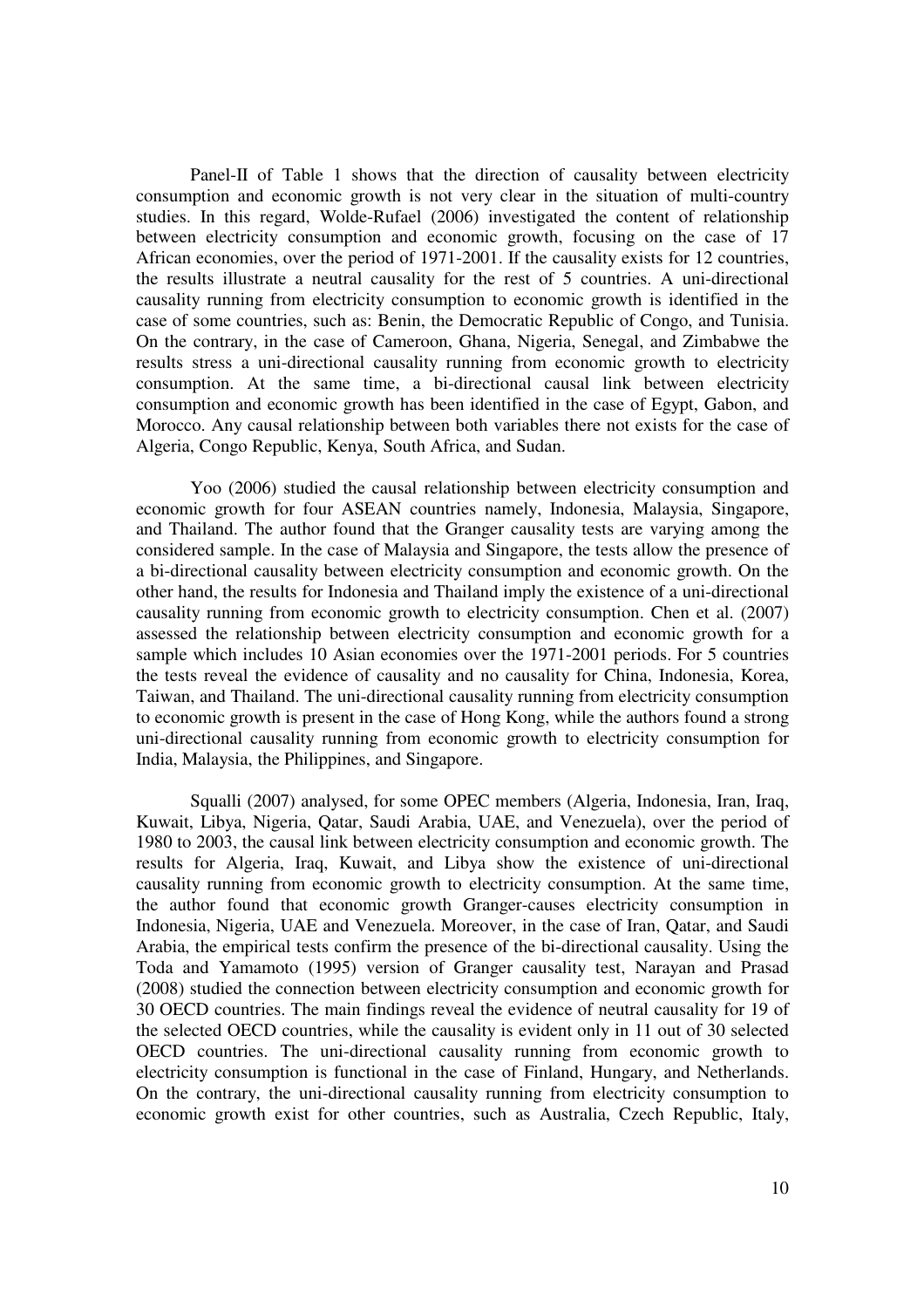Slovak Republic, and Portugal. For Iceland, Korea, and the United Kingdom there is a bidirectional connection.

In case of seven South American countries, for the period of 1975 to 2006, regarding the relationship between electricity consumption and economic growth, has examined by Yoo and Kwak (2010). For testing the direction of causality between electricity consumption and economic growth, the authors used the Hsiao' (1981) version of Granger causality test. The authors show the evidence of uni-directional causality running from electricity consumption to economic growth for Argentina, Brazil, Chile, Columbia, and Ecuador. Moreover, the results confirm the bi-directional causality and neutral causality in the case of Venezuela and Peru, respectively.

#### **Modelling, Methodological and Data**

We have transformed the series into natural log-form to investigate the impact of electricity consumption and capital per capita use on economic growth. The log-linear specification is superior and provides consistent empirical findings (Shahbaz, 2010). The estimable equation for empirical evidence is being modeled as following:

$$
LY = \varphi_c + \varphi_{EC} LEC + \varphi_K LK + \mu_i
$$
 (1)

Where, *Y* is real GDP per capita, *EC* is for electricity consumption per capita and *K* denotes per capital use and  $\mu$  is residual term assumed to be normally distributed. The ARDL bounds testing approach to cointegration is applied to examine long run association between electricity consumption, capital per capita use and economic growth in the case of Romania using time series data over the period of 1980-2008. The ARDL approach is superior to traditional techniques and is free from the problem of integrating order of the variables. This approach can be applied if variables are integrated at I(1), or I(0) or I(1)/I(0). The equations of unrestricted error correction methods for ARDL bounds approach are being modelled as:

Model-A: Economic growth, electricity consumption and capital

$$
\Delta LY = \alpha_{s} + \alpha_{1}T + \alpha_{2}LY_{t-1} + \alpha_{3}LEC_{t-1} + \alpha_{4}LK_{t-1} + \sum_{i=1}^{p} \alpha_{i}\Delta LY_{t-i} + \sum_{j=0}^{q} \alpha_{j}\Delta LEC_{t-j} + \sum_{k=0}^{n} \alpha_{k}\Delta LK_{t-k} + \mu_{i}
$$
 (2)

Model-B: Electricity consumption, economic growth and capital

$$
\Delta LEC = \beta_{\circ} + \beta_{1}T + \beta_{2} LEC_{i-1} + \beta_{3}LY_{i-1} + \beta_{4}LK_{i-1} + \sum_{i=1}^{p} \beta_{i}\Delta LEC_{i-i} + \sum_{j=0}^{q} \beta_{j}\Delta LY_{i-j} + \sum_{k=0}^{n} \beta_{k}\Delta LK_{i-k} + \mu_{i} \quad (3)
$$

Model-C: Capital, economic growth and electricity consumption

$$
\Delta L K = \phi_{\circ} + \phi_{1} T + \phi_{2} L K_{t-1} + \phi_{3} L Y_{t-1} + \phi_{4} L E C_{t-1} + \sum_{i=1}^{p} \phi_{i} \Delta L K_{t-i} + \sum_{j=0}^{q} \phi_{j} \Delta L Y_{t-j} + \sum_{k=0}^{n} \phi_{k} \Delta L E C_{t-k} + \mu_{i} \quad (4)
$$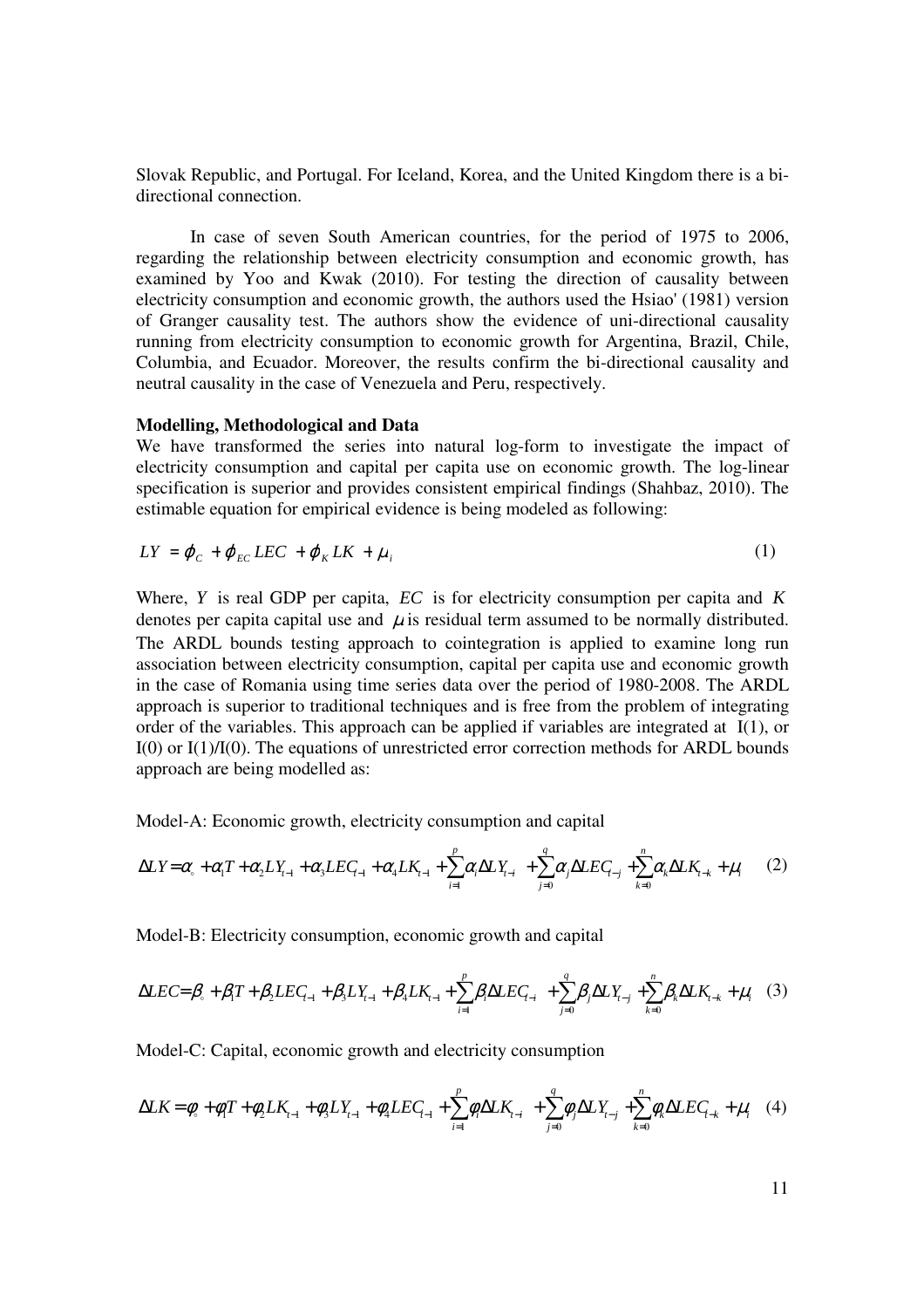The decision about cointegration depends upon the critical bounds generated by Pesaran et al. (2001) to take decision about cointegration among variables. The hypothesis of no cointegration in three models is  $\alpha_2 = \alpha_3 = \alpha_4 = 0$ ,  $\beta_2 = \beta_3 = \beta_4 = 0$  and  $\phi_2 = \phi_3 = \phi_4$ . The hypothesis of existence of cointegration is  $\alpha_2 \neq \alpha_3 \neq \alpha_4 \neq 0$ ,  $\beta_2 \neq \beta_3 \neq \beta_4 \neq 0$  and  $\phi_2 \neq \phi_3 \neq \phi_4 \neq 0$ . The null hypothesis of no cointegration will be rejected provided upper critical bound (UCB) is less than computed F-statistics and alternative hypothesis of no cointegration is accepted if lower critical bound (LCB) is more than computed Fstatistics. Finally, there will be no decision about cointegration if computed F-statistics is between lower and upper critical bounds.

To investigate the direction of causality between electricity consumption, economic growth and capita use, we use the augmented test of non- causality developed by Toda and Yamamoto (1995) in level vector auto regressions (VARs) irrespective of whether variables are integrated at same order of integration or not. VAR can be estimated with out true lag order **k** but it is applicable with  $(k + d)$  lag order where *d* indicates the possible order of integration for the variables of interest. The Toda and Yamamoto (1995) causality test is examined by performing hypothesis disregarding the additional lags  $k + 1, \ldots, k + d$  in vector auto regression (VAR). Furthermore, it has been proved that using standard asymptotic theory, linear and non-linear restrictions can be used for causality tests. The modified version (Seabra and Flach, 2005) of T-Y Granger causality technique has applied to investigate the direction of causality through causality VAR structure as following:

$$
LY = \alpha_{\circ} + \sum_{i=1}^{k+d} \alpha_{i} LY_{t-1} + \sum_{i=1}^{k+d} \alpha_{2} LEC_{t-i} + \sum_{i=1}^{k+d} \alpha_{3} LK_{t-i} + \eta_{1} ... (5)
$$
  

$$
LEC = \beta_{\circ} + \sum_{i=1}^{k+d} \beta_{i} LEC_{t-i} + \sum_{i=1}^{k+d} \beta_{2} LY_{t-i} + \sum_{i=1}^{k+d} \beta_{3} LK_{t-i} + \eta_{2} ... (6)
$$
  

$$
LK = \delta_{\circ} + \sum_{i=1}^{k+d} \delta_{i} LK_{t-i} + \sum_{i=1}^{k+d} \delta_{2} LY_{t-i} + \sum_{i=1}^{k+d} \delta_{3} LEC_{t-i} + \eta_{3} ... (7)
$$

Where*Y* is real GDP per capita, *EC* is for electricity consumption per capita and *K* denotes per capita capital use, *k* is the optimal lag order and *d* is the maximal order of integration of the variables in the concerned system and  $\eta_1$ ,  $\eta_2$  and  $\eta_3$  are assumed white noised error terms. The system shows that each actor (variable) is regressed on each other actor with lag order starts from one towards  $k + d$  max lags. The CUSUM (Cumulative Sum) and CUSUMSQ (Cumulative Sum of Squares) have been used to investigate stability of estimated ARDL models for cointegration. Actually, existence of cointegration among the variables through ARDL does not signify that estimated model is stable. Therefore, CUSUM and CUSUMSQ are to be needed to conduct.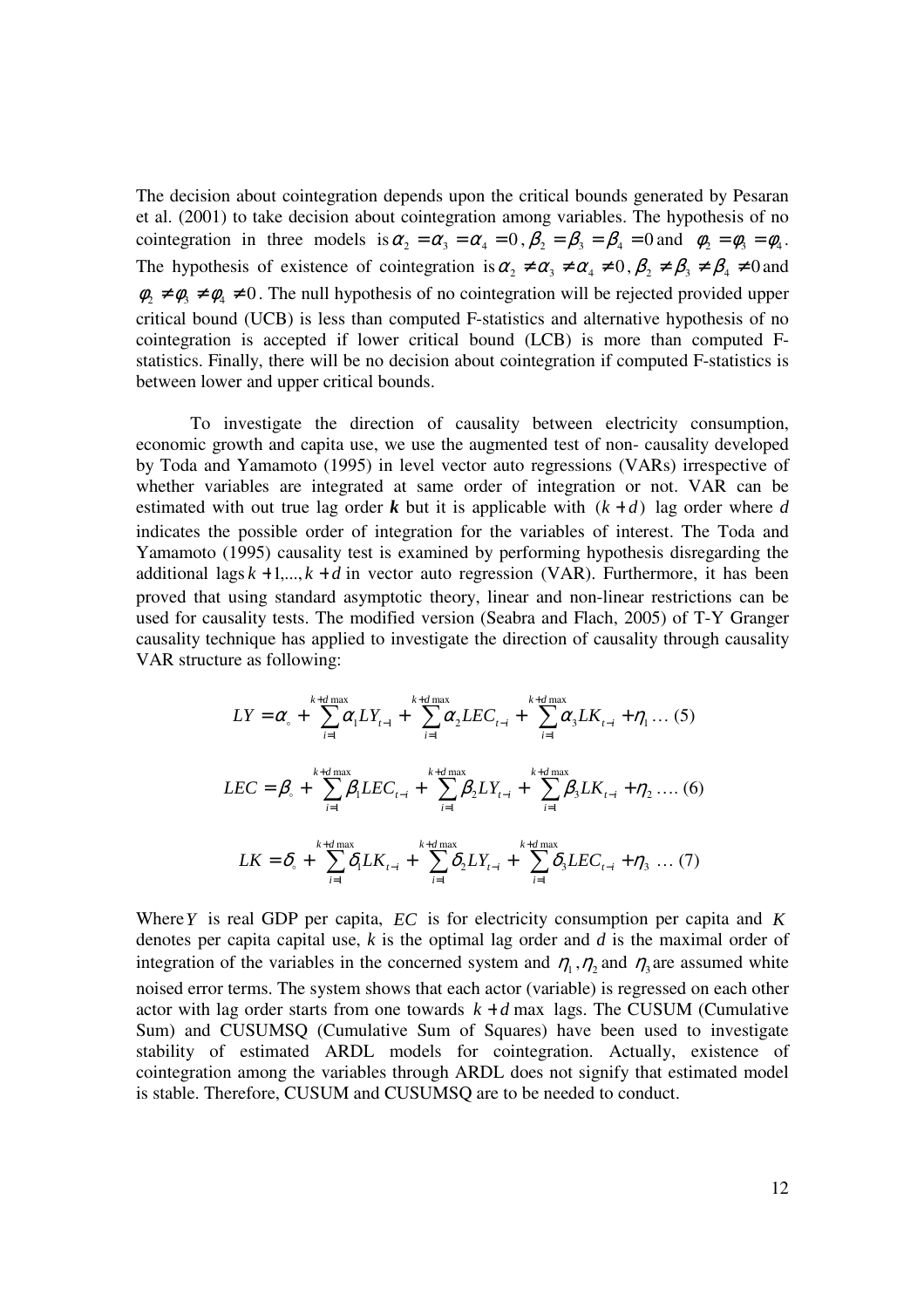This study uses the secondary annual data of real gross domestic per capita (Y), electricity consumption (EC) per capita (in million KWh) and capital per capita  $(K)^{1}$ . This study covers the sample period of 1980 to 2008. The data on electricity consumption per capita, GDP per capita and real gross fixed capital formation is collected from the World Bank, *World Development Indicators* (WDI-CD-ROM, 2009) database.

## **Empirical Results**

The Table-1 shows the descriptive statistics and correlation matrices. The results indicate that all series are normally distributed as confirmed by Jarque-Bera estimates. The correlation evidence reveals that positives correlation exists between electricity consumption and economic growth, capital use and economic growth and capital use and electricity consumption but it is statistically insignificant.

The stationarity properties of the variables i.e., electricity consumption per capita, real GDP per capita and capital use per capita is examined by applying ADF, PP and DF-GLS and Ng-Perron unit root tests. The ADF, PP and DF-GLS unit root tests have poor stationary properties. These tests seem to accept null hypothesis when it is false and vice versa. For small sample data sets, ADF, PP and DF-GLS are not reliable as in our case. Ng-Perron (2001) unit root test seems to solve these problems and provides better and consistent results to decide about the unit root problem in the time series data.

| Variables       | $LY_{t}$ | $LK_{t}$ | $LEC$ , |
|-----------------|----------|----------|---------|
| Mean            | 9.3426   | 7.5720   | 7.8394  |
| Median          | 9.3246   | 7.5411   | 7.7765  |
| Maximum         | 9.7271   | 8.5671   | 8.1373  |
| Minimum         | 9.1086   | 7.0831   | 7.5687  |
| Std. Dev.       | 0.1574   | 0.3871   | 0.1782  |
| <b>Skewness</b> | 0.5140   | 0.8876   | 0.3826  |
| Kurtosis        | 2.7086   | 3.1356   | 1.8253  |
| Jarque-Bera     | 1.3320   | 3.6981   | 2.2931  |
| Probability     | 0.5137   | 0.1573   | 0.3177  |
| $LY_{t}$        | 1.0000   |          |         |
| $LK_{t}$        | 0.5902   | 1.0000   |         |
| $LEC$ ,         | 0.7714   | 0.3766   | 1.0000  |

#### **Table-1: Statistic Descriptive and Pair-Wise Correlation**

The results ADF, P-P and DF-GLS reported in Table-2 indicate that real GDP per capita, electricity consumption per capita and capital use per capita have unit root at their level form and to be stationary at their  $1<sup>st</sup>$  differenced form. It implies that all series are

<sup>&</sup>lt;sup>1</sup> See Lean and Smyth (2010) for definition of variables for such specification of model.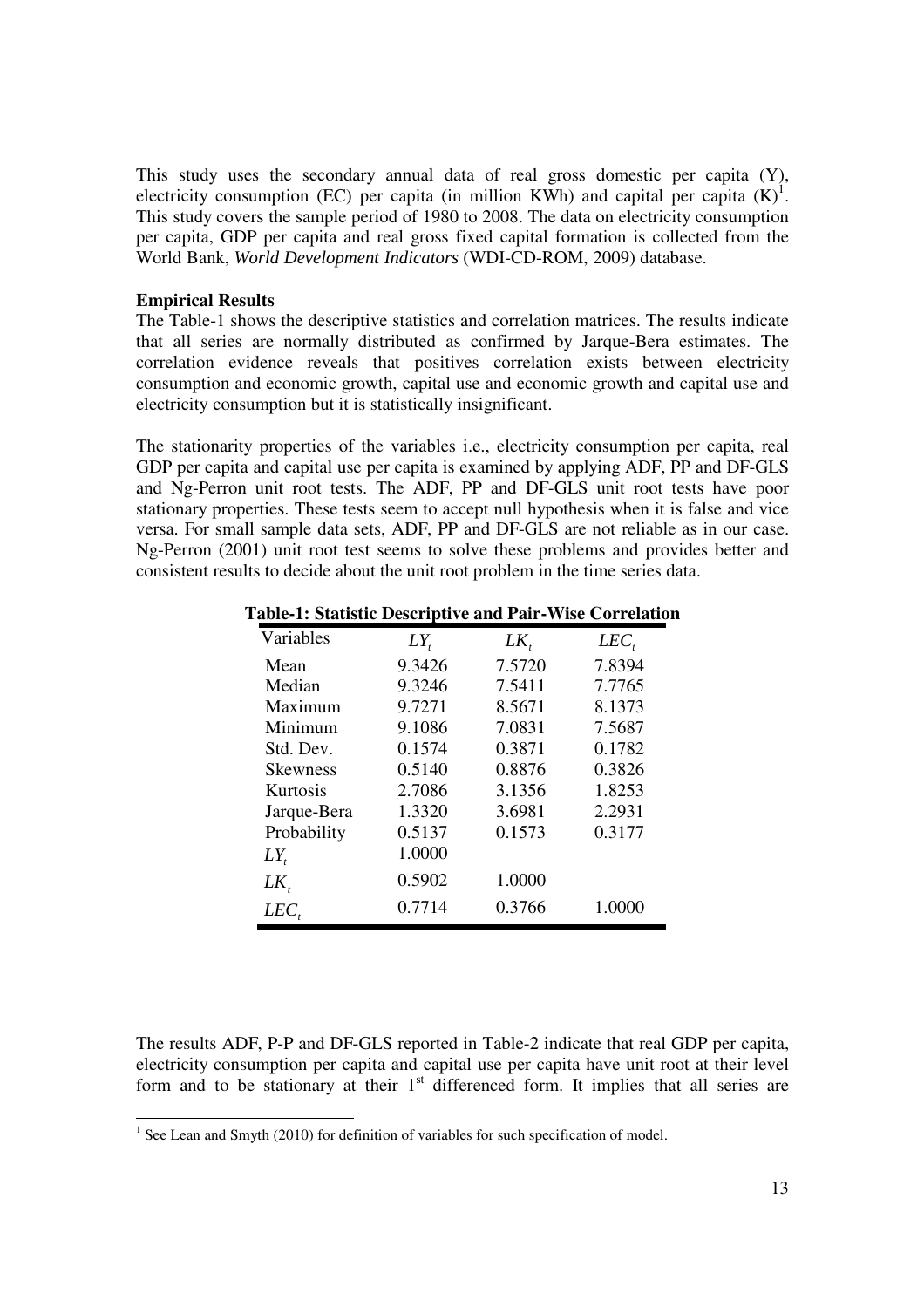integrated at  $I(1)$ .<sup>2</sup> The robustness of unit root results is investigated by applying Ng-Perron unit root test which is superior to traditional unit root tests due to its explanatory power for small sample data sets. The results pasted in Table-3 show that all series are stationary at I(1). It implies that unit root results are robust. These tests have been applied to ensure that no series is integrated at I(2) or beyond. The main assumption of ARDL bound testing approach is that series should be stationary at  $I(0)$  or  $I(1)$  or  $I(0)/I(1)$ . Our empirical exercise confirmed that all series are integrated at I(1). The uniqueness of order of integration tends to apply the ARDL bound testing approach to cointegration to examine long run relationship between real GDP per capita, electricity consumption per capita and capital use per capita in case of Romania over the period of 1980-2008.

|                 | TWOLE IT THE LOCALED OF THE LAT THE RIGHT OF CHOCKLOGE CODE |                |               |
|-----------------|-------------------------------------------------------------|----------------|---------------|
| Variables       | ADF                                                         | <b>PP</b>      | DF-GLS        |
| $LEC_{t}$       | $-2.917(0)$                                                 | $-2.729(3)$    | $-2.664(0)$   |
| $\Delta LEC$ ,  | $-6.532(1)$ *                                               | $-9.360(3)$ *  | $-6.556(1)$ * |
| $LY_{t}$        | $-2.342(3)$                                                 | $-2.046(3)$    | $-2.521(3)$   |
| $\Delta LY_{t}$ | $-4.476(3)$ *                                               | $-3.937(3)$ ** | $-4.938(3)*$  |
| $\Delta LY_{t}$ | $-2.475(6)$                                                 | $-1.415(3)$    | $-2.299(1)$   |
| $\Delta L K$    | $-6.114(1)$ *                                               | $-3.720(3)$ ** | $-4.432(1)$ * |

**Table-2: The results of ADF, P-P and DF-GLS unit root tests** 

Note: \* and \*\* indicate the significant at 1% and 5% level of significance.

| Table-5. The results of Fight error unit root lest |                       |            |            |            |  |  |
|----------------------------------------------------|-----------------------|------------|------------|------------|--|--|
| <b>Variables</b>                                   | <b>Ng-Perron Test</b> |            |            |            |  |  |
|                                                    | <b>MZa</b>            | <b>MZt</b> | <b>MSB</b> | <b>MPT</b> |  |  |
| $LY_{t}$                                           | $-10.0892$            | $-2.0551$  | 0.2037     | 9.8405     |  |  |
| $LK_{t}$                                           | $-5.0931$             | $-1.2083$  | 0.2372     | 16.2314    |  |  |
| $LEC$ ,                                            | $-9.1281$             | $-2.0396$  | 0.2234     | 10.3382    |  |  |
| $\Delta LY_{t}$                                    | $-48.8045*$           | $-4.9271$  | 0.1009     | 1.9293     |  |  |
| $\Delta L K$ ,                                     | $-41.7536*$           | $-4.5569$  | 0.1091     | 2.2451     |  |  |
| $\Delta LEC$ ,                                     | $-14.6427***$         | $-2.6997$  | 0.1843     | 6.2577     |  |  |

Note: \* and \*\*\* indicate the significant at 1% and 10% level of significance.

The ARDL technique is applied to test for cointegration between electricity consumption, economic growth and capital. This determines whether a long run relationship exists between the variables. The optimal lag order is selected following the minimum values of both AIC and SBC criterion as shown in Table-4. The computed F-statistics is used to decide whether cointegration exists or not. It is reported in Table-4 that F-statistics is

<sup>&</sup>lt;sup>2</sup> It is important to note that, (as Tiwari, 2010, 2011 pointed out this point) out of four tests of NP (2001) only two tests namely, MZa and MZt are said to be more powerful and MZa is able to reject the null hypothesis in first difference form therefore we have made this conclusion.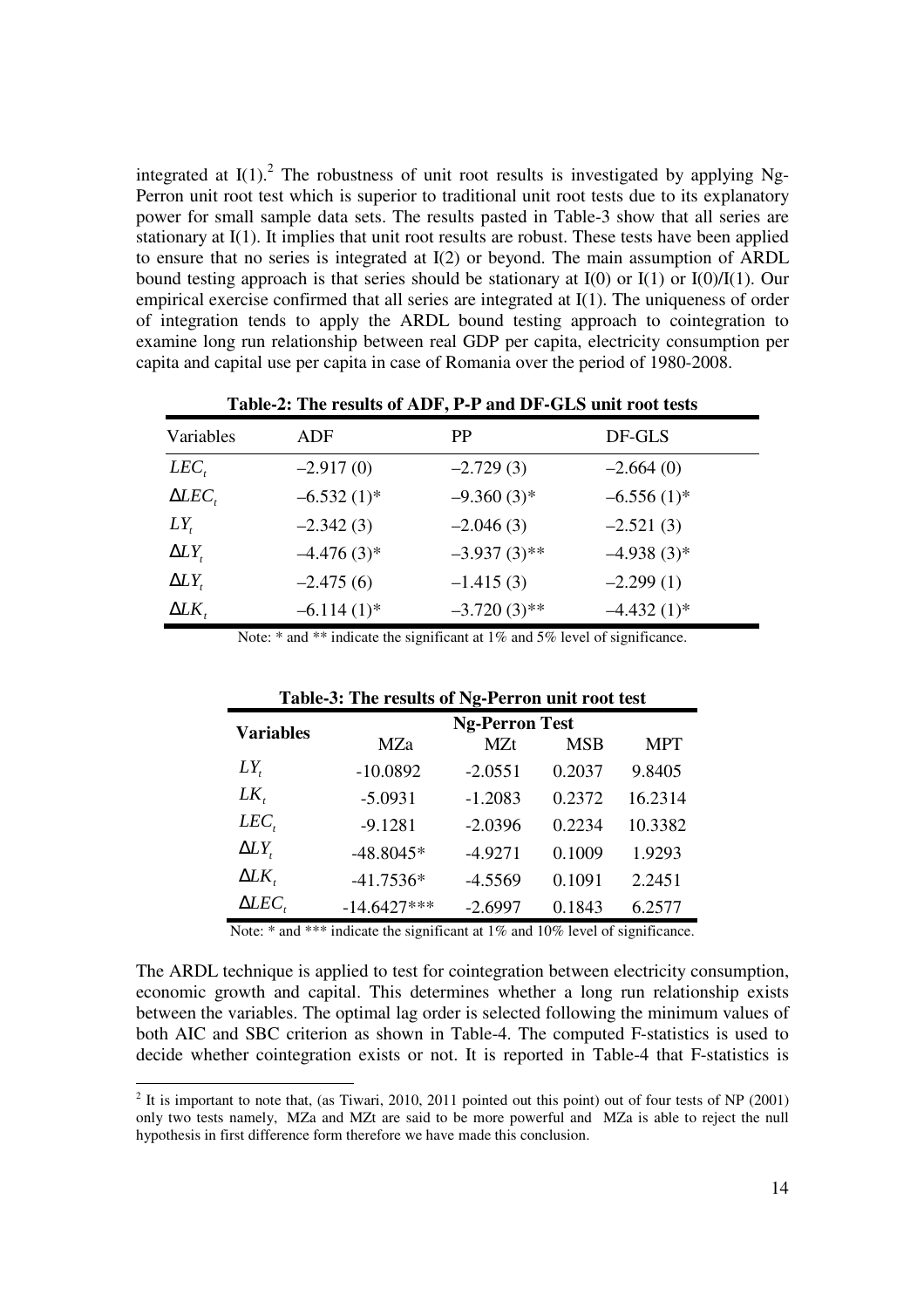more than upper critical bound at 5% level of significance when electricity consumption and capital are considered as forcing variables. The selected ARDL model also passes the diagnostic test against non-normality, serial correlation, autoregressive conditional heteroscedisticity and misspecification of the model. The lower critical bound is more than calculated F-statistics when electricity consumption and capital are used as dependent variables. The empirical evidence confirms the cointegration. This implies that electricity consumption, economic growth and capital are cointegrated for long run in case of Romania over the period of 1980-2008.

| Panel I: Bounds testing to cointegration |                                 |                                     |                   |
|------------------------------------------|---------------------------------|-------------------------------------|-------------------|
|                                          | $F_{Y}Y(EC, K)$                 | $F_{\scriptscriptstyle{FC}}EC(Y,K)$ | $F_KK(EC,Y)$      |
| Optimal lag structure                    | (2, 2, 1)                       | (2, 2, 2)                           | (2, 2, 1)         |
| F-statistics                             | 9.2441**                        | 0.9121                              | 1.0348            |
|                                          | Critical values $(T = 29)^{\#}$ |                                     |                   |
| Significant level                        | Lower bounds $I(0)$             | Upper bounds $I(1)$                 |                   |
| 1 per cent level                         | 7.977                           | 9.413                               |                   |
| 5 per cent level                         | 5.550                           | 6.747                               |                   |
| 10 per cent level                        | 4.457                           | 5.600                               |                   |
| Panel II: Diagnostic tests               | <b>Statistics</b>               | <b>Statistics</b>                   | <b>Statistics</b> |
| $R^2$                                    | 0.9573                          | 0.8403                              | 0.6680            |
| Adjusted- $R^2$                          | 0.9211                          | 0.6673                              | 0.3834            |
| F-statistics                             | 26.5014*                        | 4.8580*                             | 2.3475***         |
| <b>J-B</b> Normality test                | 0.0114(0.9942)                  | 0.3693(0.8313)                      | 0.5950(0.7426)    |
| Breusch-Godfrey LM test                  | 1.5222 (0.2608)                 | 0.1554(0.8580)                      | 1.6710 (0.2289)   |
| <b>ARCH LM</b> test                      | 1.6250 (0.2169)                 | 1.8004 (0.1927)                     | 0.1809(0.6743)    |
| <b>Ramsey RESET</b>                      | 0.8002(0.3886)                  | 3.6626 (0.2334)                     | 3.1238 (0.1418)   |

**Table-4: The results of cointegration tests** 

Note: The asterisks \*, \*\* and \*\*\* is for the significance at 1, 5 and 10 per cent levels, respectively. The optimal lag structure is determined by AIC. The parenthesis [ ] is the order of diagnostic tests. # Critical values bounds computed by surface response procedure developed by Turner (2006).

The existence of long run relationship between the variables leads us to examine the marginal affect of electricity consumption and capital on economic growth. The results are reported in Table-5. It is found that electricity consumption has positive affect on economic growth and it is statically significant at one per cent. A one percent increase in electricity consumption leads economic growth to rise by 0.79 percent. These findings are with the line of energy economics literature such as Tang and Shahbaz (2011) for Portugal.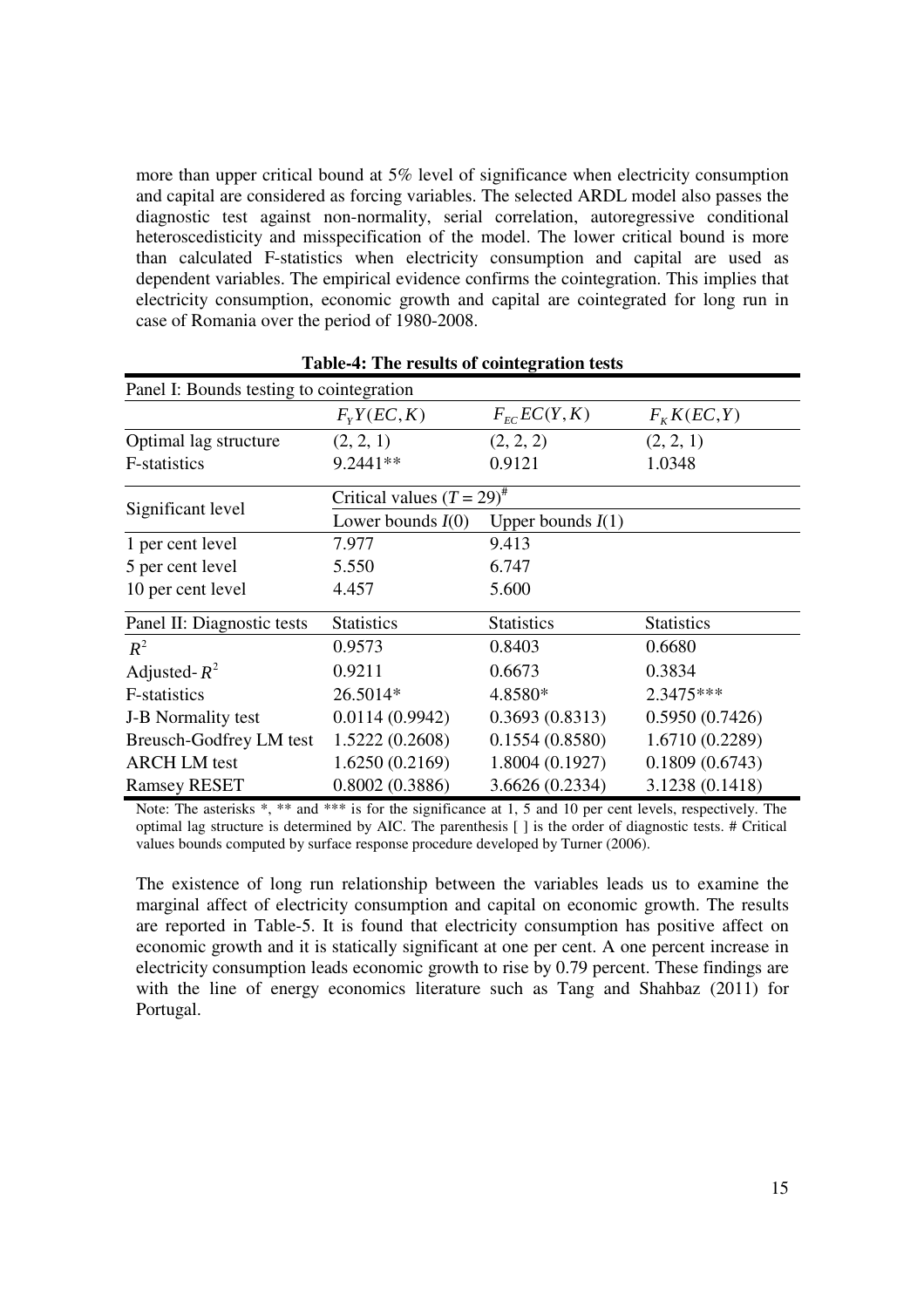| Dependent Variable = $LY$ ,    |             |                                   |        |  |
|--------------------------------|-------------|-----------------------------------|--------|--|
| Variable                       | Coefficient | <b>T-Statistic</b><br>Prob. Value |        |  |
| Constant                       | 0.1681      | 0.2709                            | 0.7886 |  |
| $LEC_{t}$                      | 0.7942      | 12.7787                           | 0.0000 |  |
| $LK_{t}$                       | 0.3896      | 13.9449                           | 0.0000 |  |
| <b>Diagnostic Tests</b>        |             |                                   |        |  |
| R-squared                      |             | 0.9020                            |        |  |
| Adj-R-squared                  |             | 0.8945                            |        |  |
| F-statistic                    |             | 119.7120 (0.0000)                 |        |  |
| <b>J-B Normality test</b>      |             | 1.0351 (0.5959)                   |        |  |
| <b>Breusch-Godfrey LM test</b> |             | 1.9187 (0.1271)                   |        |  |
| <b>ARCH LM</b> test            |             | 2.0550 (0.1189)                   |        |  |
| W. Heteroskedasticity Test     |             | 1.4619 (0.2447)                   |        |  |
| <b>Ramsey RESET</b>            |             | 2.5140 (0.1254)                   |        |  |

**Table-5: Long Run Results** 

The capital use is positively linked with economic growth and it is statistically significant at one percent level of significance. This implies that capital is also an important stimulant for economic growth in the case of Romania. The results report that an one percent increase in capital use is linked with 0.38 percent boost in economic growth. This evidence is again similar with findings of Tang and Shahbaz (2011). The stability of long run parameters is investigated by applying CUSUM and CUSUMsq tests. Both figures are pasted below indicating that blue lines are between critical lines i.e., red lines are critical bounds at 5 per cent level of significance. This evidence confirms that our long run parameters are stable.





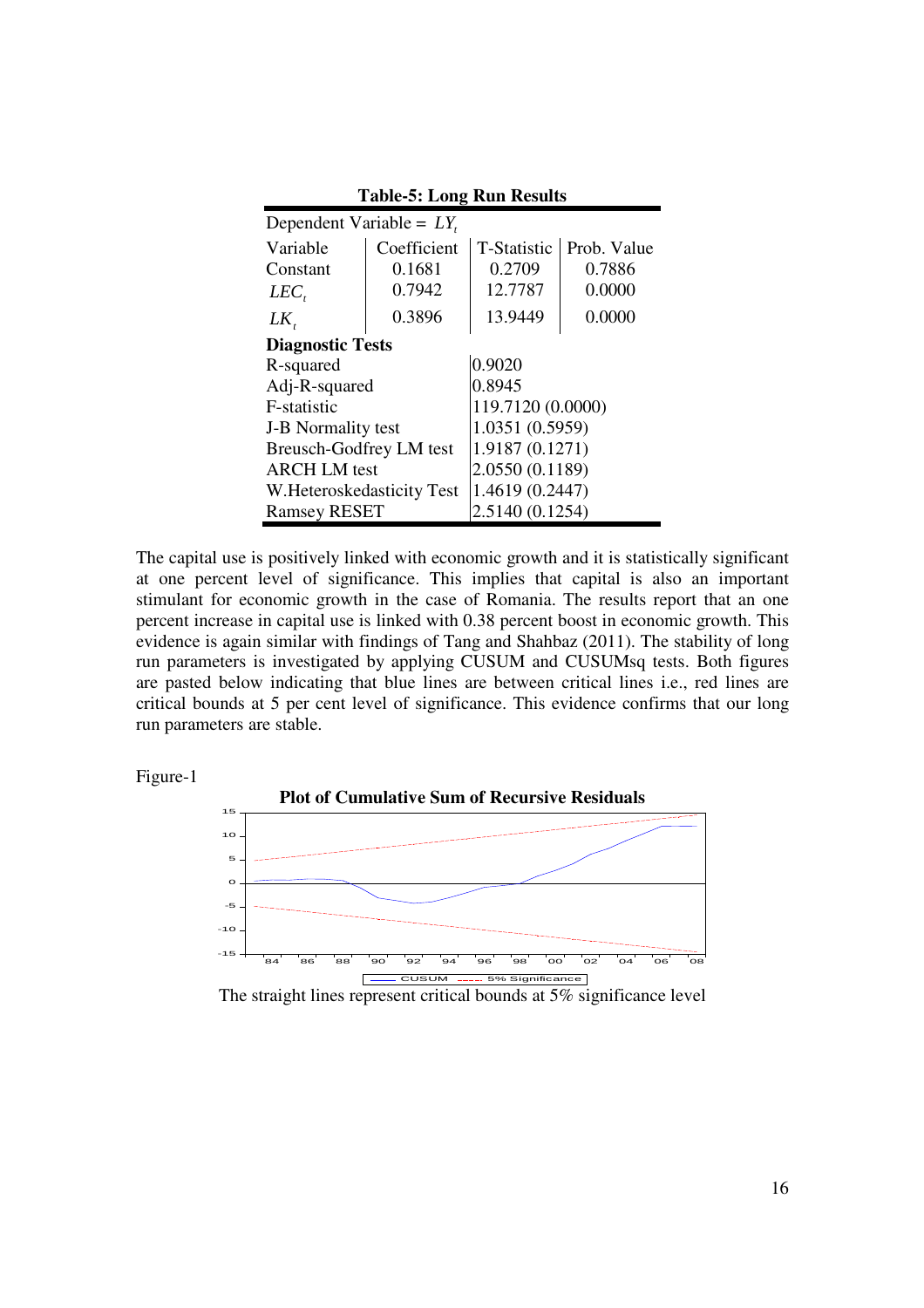

Toda and Yamamotoo (1995) has been applied with maximum lag order 2 to investigate the direction of causality between electricity consumption per capita, real GDP per capita and capital use per capita. The results are reported in Table-6 indicated that bidirectional causality is founds between electricity consumption and economic growth. This empirical evidence provides support to findings of energy literature such as Yang (2000) for Taiwan, Yoo (2005) for Korea, Zamani (2006) for Iran, Zachariadis and Pashouortidou (2007) for Cyprus, Tang (2008, 2009) and Lean and Smyth (2010) for Malaysia, Hondroyiannis et al. (2002) and Tsani (2009) for Greece, Odhiambo (2009a) for South Africa, Ouédraogo (2010) for Burkina Faso and Lorde et al. (2010) for Barbados but contrast with Kayhan et al. (2010). Kayhan et al. (2010) reported unidirectional running from electricity consumption to economic growth. The findings of Kayhan et al., (2010) may be biased due to ignorance of relevant variable such as capital stock as pointed out by Lütkepohl (1982) that omissions of important variables provide biased and inappropriate results on relationship between electricity consumption and economic growth. No causal relation is found in bivariate system due to neglected variables which affect electricity consumption and economic growth relation. Our findings are more consistent because we have use trivariate system and covered long data span from 1980- 2008 while Kayhan et al. (2010) used 2001-2010. This finding implies that electricity conservation policies may retard economic growth by reduction in electricity consumption in an economy and fluctuations in economic growth furthermore reduces demand for electricity due to feedback effect from economic growth to electricity consumption.

| Direction of Causality |                                    |                 |                 |  |  |
|------------------------|------------------------------------|-----------------|-----------------|--|--|
| Dependent              | Wald Test Statistics (Prob-values) |                 |                 |  |  |
| Variable               | LK<br>LEC.<br>LY.                  |                 |                 |  |  |
| LY                     |                                    | 16.5415(0.0000) | 3.6430 (0.0429) |  |  |
| LEC.                   | 27.0361 (0.0000)                   |                 | 6.0850(0.0078)  |  |  |
| ΓK                     | 4.2692 (0.0271)                    | 0.8659(0.4345)  | .               |  |  |

**Table-6: Toda and Yamamoto Causality Analysis**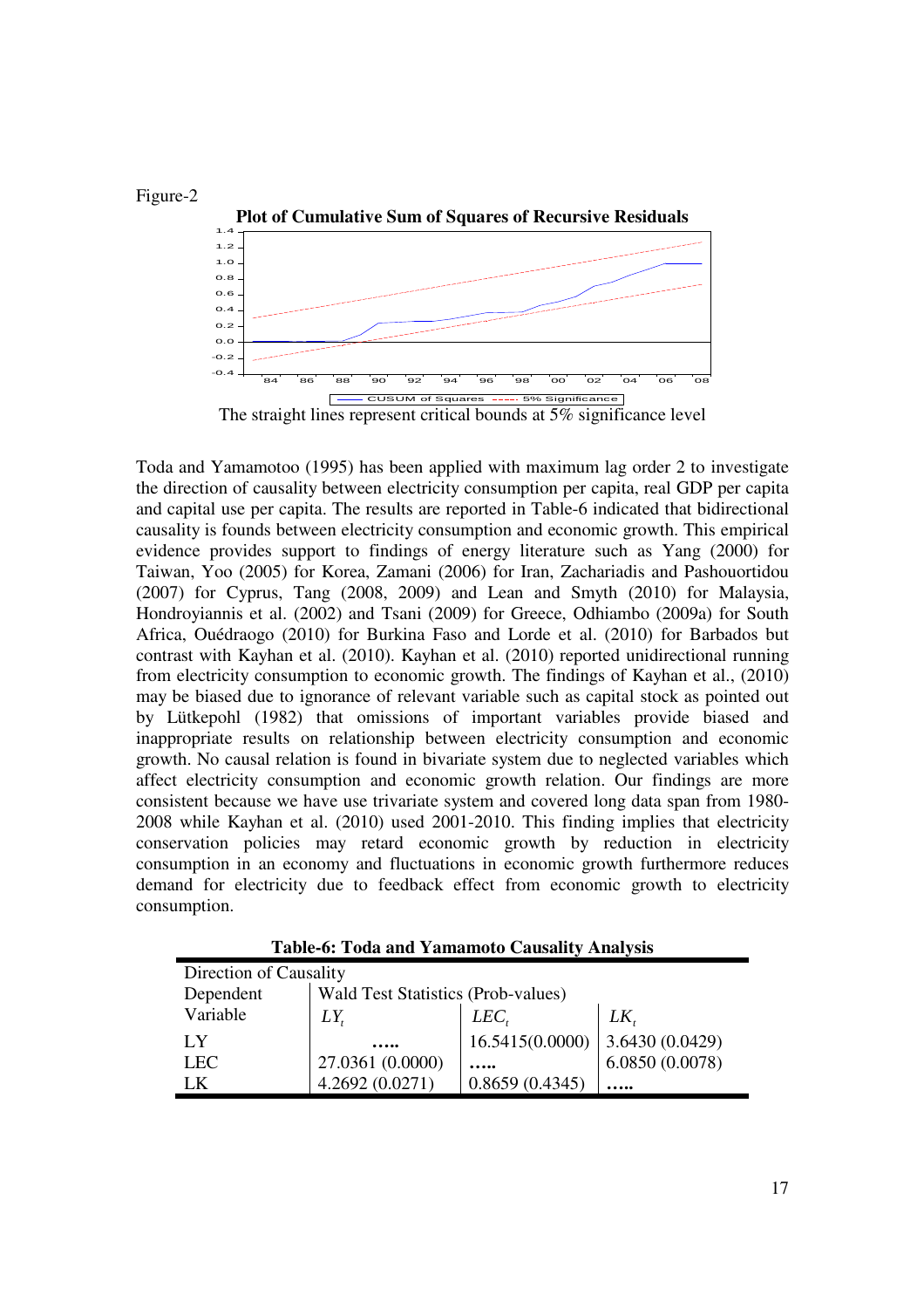Moreover, results show that economic growth and capital use granger cause each other and findings are contrast with empirical evidence of Ghali and Al-Mutawa (1999) for G-7 countries who reported no causal relation was found between capital use and economic growth but De Long and Summers (1991, 1992) and Blomstrom et al. (1996) argued that causality between capita and economic growth should be in either direction. Finally, unidirectional causal relation is also found from capital use to electricity consumption. Finally, we have calculated variance decomposition for the test variables and results are reported in Table-7.

|                         | <b>Table-7: Variance Decomposition Approach</b> |                                  |           |          |  |  |  |
|-------------------------|-------------------------------------------------|----------------------------------|-----------|----------|--|--|--|
|                         |                                                 | Variance Decomposition of LY.:   |           |          |  |  |  |
| Period                  | S.E.                                            | $LY_{t}$                         | $LEC_{t}$ | $LK_{t}$ |  |  |  |
| $\mathbf{1}$            | 0.0425                                          | 100.0000                         | 0.0000    | 0.0000   |  |  |  |
| $\overline{2}$          | 0.0655                                          | 88.9007                          | 3.7776    | 7.3215   |  |  |  |
| $\overline{3}$          | 0.0865                                          | 78.6960                          | 8.6872    | 12.6167  |  |  |  |
| $\overline{4}$          | 0.1057                                          | 71.9055                          | 13.553    | 14.5413  |  |  |  |
| 5                       | 0.1221                                          | 67.4904                          | 18.2724   | 14.2371  |  |  |  |
| 6                       | 0.1371                                          | 64.3880                          | 22.8485   | 12.7634  |  |  |  |
| 7                       | 0.1508                                          | 61.8686                          | 27.2280   | 10.9032  |  |  |  |
| 8                       | 0.1640                                          | 59.4719                          | 31.3034   | 9.2246   |  |  |  |
| 9                       | 0.1771                                          | 56.9358                          | 34.9467   | 8.1174   |  |  |  |
| 10                      | 0.1907                                          | 54.1484                          | 38.0455   | 7.8059   |  |  |  |
|                         |                                                 | Variance Decomposition of LEC.:  |           |          |  |  |  |
| Period                  | S.E.                                            | $LY_{t}$                         | $LEC$ ,   | $LK_{t}$ |  |  |  |
| $\mathbf{1}$            | 0.0400                                          | 40.1467                          | 59.8532   | 0.0000   |  |  |  |
| $\overline{c}$          | 0.0591                                          | 41.5697                          | 35.6787   | 22.751   |  |  |  |
| $\overline{\mathbf{3}}$ | 0.0796                                          | 37.1434                          | 20.5013   | 42.355   |  |  |  |
| $\overline{4}$          | 0.0990                                          | 33.5215                          | 13.2632   | 53.2152  |  |  |  |
| 5                       | 0.1159                                          | 31.3363                          | 9.8855    | 58.7781  |  |  |  |
| 6                       | 0.1300                                          | 30.2045                          | 8.3717    | 61.4237  |  |  |  |
| 7                       | 0.1415                                          | 29.7763                          | 7.8530    | 62.3706  |  |  |  |
| 8                       | 0.1507                                          | 29.8155                          | 7.9358    | 62.2486  |  |  |  |
| 9                       | 0.1581                                          | 30.1626                          | 8.4295    | 61.4077  |  |  |  |
| 10                      | 0.1641                                          | 30.7023                          | 9.2347    | 60.0629  |  |  |  |
|                         |                                                 | Variance Decomposition of $LK$ . |           |          |  |  |  |
| Period                  | S.E.                                            | $LY_{t}$                         | $LEC_{t}$ | $LK_{t}$ |  |  |  |
| $\mathbf{1}$            | 0.1064                                          | 19.8952                          | 5.6165    | 74.4882  |  |  |  |
| $\overline{c}$          | 0.1415                                          | 24.4401                          | 11.6604   | 63.8995  |  |  |  |
| $\overline{3}$          | 0.1690                                          | 27.2151                          | 18.0320   | 54.7527  |  |  |  |
| $\overline{4}$          | 0.1947                                          | 28.4945                          | 23.8034   | 47.7020  |  |  |  |
| 5                       | 0.2201                                          | 28.7060                          | 28.6123   | 42.6815  |  |  |  |
| 6                       | 0.2459                                          | 28.2051                          | 32.4051   | 39.3896  |  |  |  |
| 7                       | 0.2724                                          | 27.2477                          | 35.2588   | 37.4934  |  |  |  |
| 8                       | 0.2999                                          | 26.0141                          | 37.2987   | 36.6871  |  |  |  |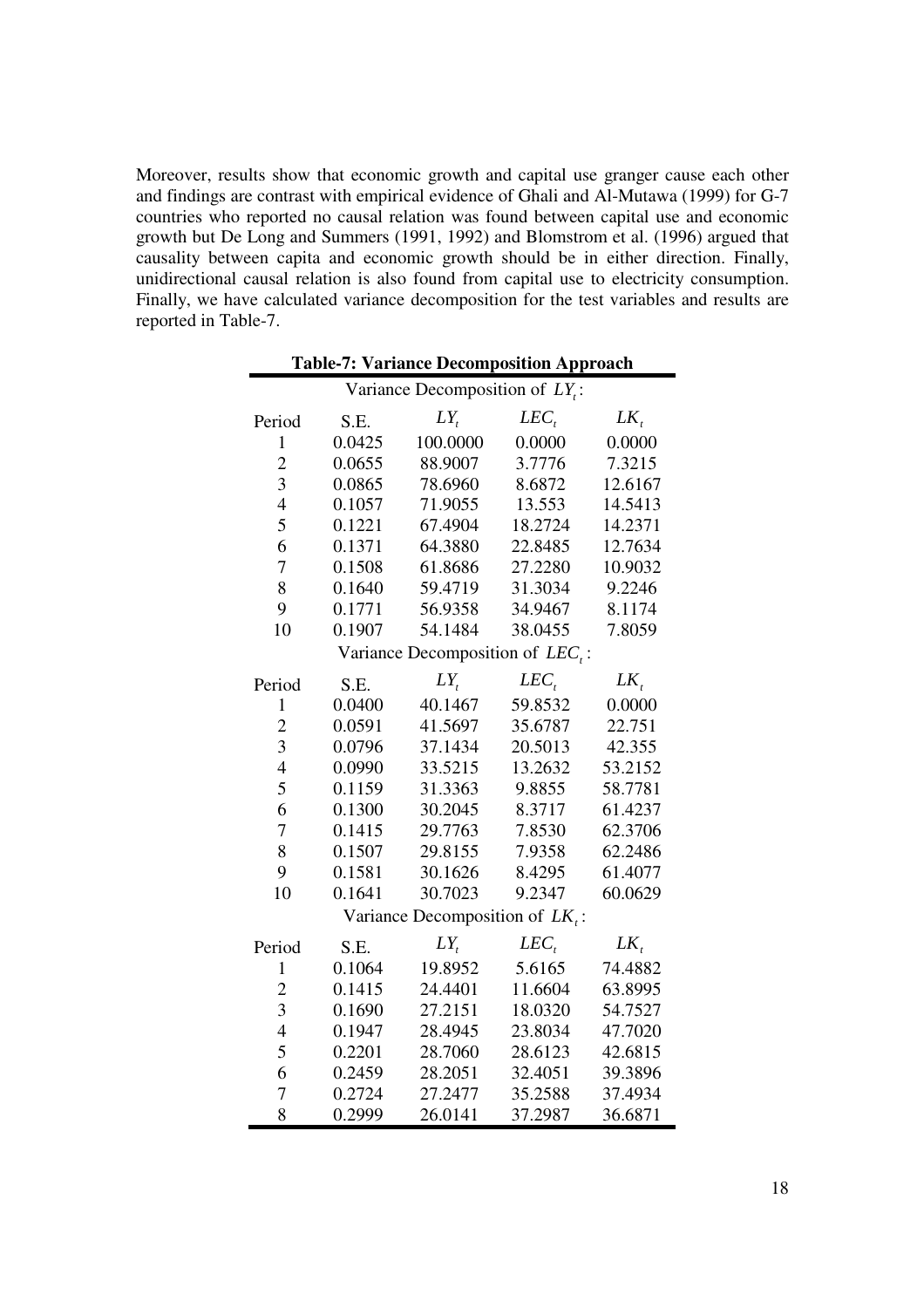| Q  | 0.3285 | 24.6327 | 38.6627 | 36.7044 |
|----|--------|---------|---------|---------|
| 10 | 0.3584 | 23.1942 | 39.4851 | 37.3205 |

It is evident from table 7 that in the  $10<sup>th</sup>$  year one SD shock/innovation in percapita capital explains 7.80 percentages and electricity consumption explains 38.04 percentages of the forecast error variance of the output. On the other side one SD shock/innovation in GDP and capital in explains in the  $10^{th}$  year of 30.70 percentages and 60.06 percentage of the forecast error variance in electricity consumption. And one SD shock/innovation in GDP and electricity consumption explains 23.48 percentages and 37.32 percentage of forecast error variance in percapita capital respectively. This show that electricity consumption has relatively high positive impact on the GDP and GDP also has greater positive (through not relatively higher in comparison to percapita capital) impact on electricity consumption i.e., an evidence of bidirectional causality relationship holds.

# **Conclusions and Policy Implications**

This study is intended to investigate the impact of electricity consumption and capital per capita use on economic growth. For the analysis we use log-linear specification as it is superior and provides consistent empirical findings (Shahbaz, 2010). We applied the ARDL bounds testing approach to cointegration to examine long run association between electricity consumption, capital per capita use and economic growth using time series data over the period of 1980-2008. Further, to investigate the direction of causality between electricity consumption, economic growth and capita use, the augmented test of non- causality developed by Toda and Yamamoto (1995) is used.

We find that real GDP per capita, electricity consumption per capita and capital use per capita have unit root at their level form and to be stationary at their first differenced form and we confirmed the robustness of unit root results by applying Ng-Perron unit root test. The ARDL technique test for cointegration shows that electricity consumption, economic growth and capital are cointegrated for long run in case of Romania over the period of 1980-2008. Further, when we examined the marginal affect of electricity consumption and capital on economic growth we find that electricity consumption has positive effect on economic growth and it is statically significant at one per cent i.e., an one percentages increase in electricity consumption leads economic growth to rise by 0.79 percentage. We also found that capital use is positively associated with economic growth and it is statistically significant at one per cent level of significance i.e., capital is also an important stimulant for economic growth in the case of Romania.

Further, causality analysis indicates that there exists bidirectional causality between electricity consumption and economic growth and between economic growth and capital use. And evidence of unidirectional causal relation is also found from capital use to electricity consumption. These findings are confirmed through variance decomposition analysis also. This implies that electricity conservation policies may retard economic growth by reduction in electricity consumption in an economy and fluctuations in economic growth furthermore reduces demand for electricity due to feedback affect from economic growth to electricity consumption.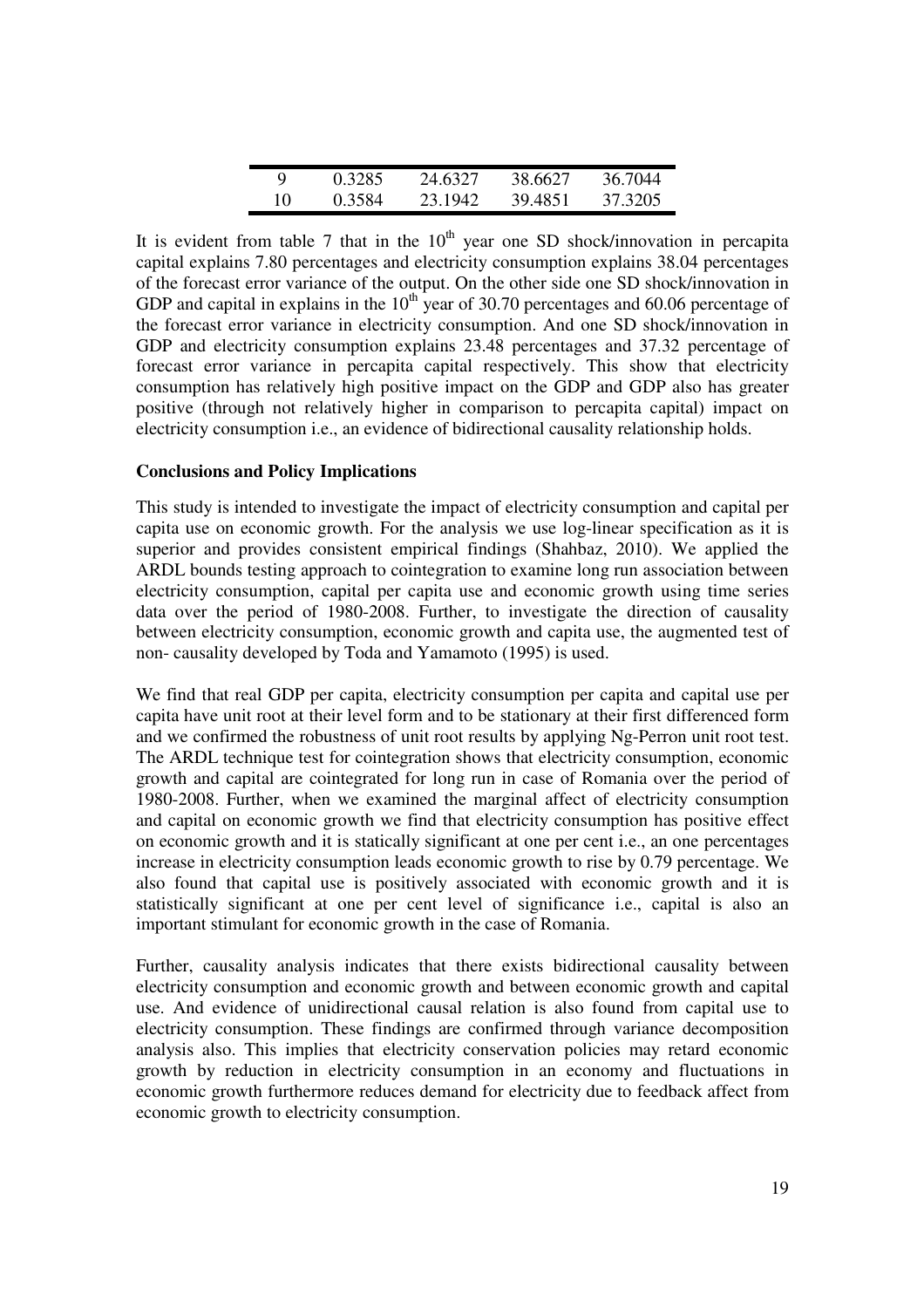In the context of policy implications, our study suggests two main policy coordinates: the component of the electric energy consumption policy and component of the electric energy sector investment policy. For the first coordinate, to promote economic growth, the policy should be focused on price level of the electric energy or, directly, on its demand side. In this case, low price level or high demand can promote economic growth. On the other hand, to obtain a similar effect, the policy should promote the investment in the electric energy sector, particularly in the wind, nuclear, hydroelectricity, natural gas or coal power.

#### **Reference**

- Abosedra, S., Dah, A. and Ghosh, S. (2009) Electricity consumption and economic growth, the case of Lebanon. *Applied Energy*, 86, pp. 429-432.
- Acaravci, A., Ozturk, I. (2010). Electricity consumption-growth nexus: Evidence from panel data for transition countries. Energy Economics. Vol. 32(3): 604-608.
- Acaravici, A. (2010) Structural breaks, electricity consumption and economic growth: evidence from Turkey. *Journal for Economic Forecasting*, 2, pp. 140-154.
- Aktas, C. and Yilmaz, V. (2008) Causality between electricity consumption and economic growth in Turkey. ZKÜ Sosyal Bilimler Dergisi, 4, pp. 45–54.
- Alinsato, A. S., (2007). Electricity consumption and GDP in an electricity community: Evidence from bound testing cointegration and Granger-causality tests. mpra.ub.uni-muenchen.de/20816.
- Altinay, G. and Karagol, E. (2005) Electricity consumption and economic growth: evidence from Turkey. *Energy Economics*, 27, pp. 849-856.
- Apergis, N. and Payne, J.E. (2010) Energy consumption and growth in South America: Evidence from a panel error correction model, *Energy Economics*, 32, pp. 1421- 1426.
- Aqeel, A. and Butt, M.S. (2001) The relationship between energy consumption and economic growth in Pakistan. *Asia-Pacific Development Journal*, 8, pp. 101-110.
- Bartleet, M and Rukmani, G. (2010) Energy consumption and economic growth in New Zealand: results of trivariate and multivariate models. *Energy Policy*, (38) pp: 3508-3517.
- Blomström, M., R.E. Lipsey and M. Zejan., (1996). Is Fixed Investment the Key to Economic Growth? Quarterly Journal of Economics, 111(1), 269-276.
- Böhm, D.C. (2008) Electricity consumption and economic growth in the European Union: A causality study using panel unit root and cointegration analysis. University of Hohenheim / Robert Bosch GmbH, Germany.
- Chandran, V.G.R., Sharma. S. and Madhavan. K. (2009) Electricity consumption–growth nexus: The case of Malaysia. *Energy Policy*, 38, pp. 606-612.
- Chang, T., Fang, W. and Wen, L.F. (2001) Energy consumption, employment, output and temporal causality: Evidence from Taiwan based on cointegration and errorcorrection modelling techniques. *Applied Economics*, 33, pp. 1045-1056.
- Chen, S.T., Kuo, H.I. and Chen, C.C. (2007) The Relationship between GDP and Electricity Consumption in 10 Asian Countries. *Energy Policy*, 35, pp. 2611– 2621.
- Ciarreta, A and Zarraga, A. (2010) Electricity consumption and economic growth in Spain. *Applied Economics Letters*, (14), pp. 1417–1421.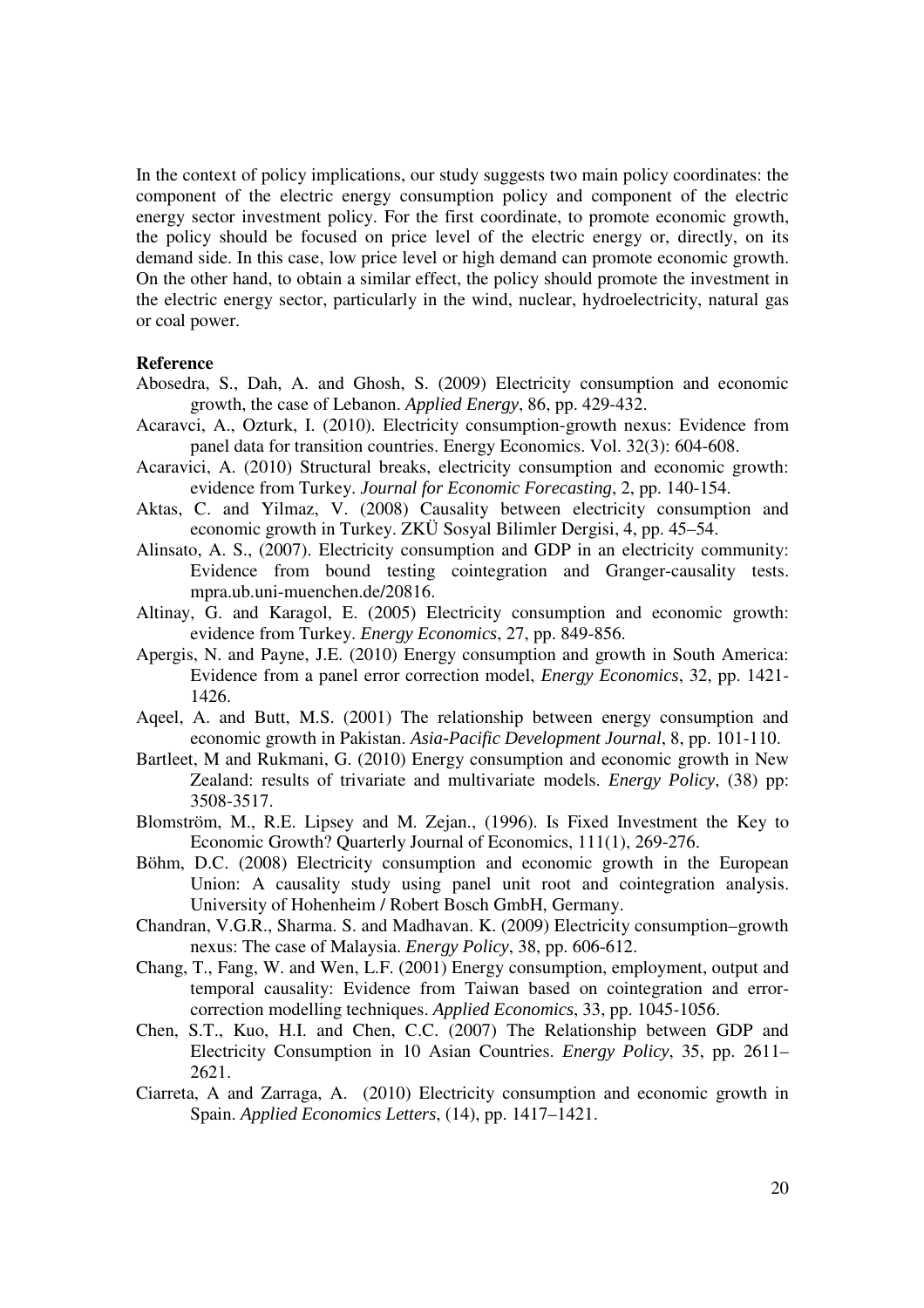- De Long, J. B and Summers, L. H, (1991). Equipment Investment and Economic Growth, The Quarterly Journal of Economics, 106(2), 445-502.
- De Long, J. B and Summers, L. H, (1992). Are All Economic Hypotheses False?, Journal of Political Economy, 100(6), 1257-1272.
- Ghali, K. H and Al-Mutawa, A., (1999). The Intertemporal Causal Dynamics between Fixed Capital Formation and Economic Growth in the Group-of-Seven Countries, International Economic Journal, 13(2), 31-37.
- Ghosh, S. (2002) Electricity consumption and economic growth in Taiwan. *Energy Policy*, 30, pp. 125–129.
- Gupta, G. and Chandra, S.N. (2009) Causality between electricity consumption and economic growth: Empirical evidence from India. http://mpra.ub.unimuenchen.de/22942
- Ho. C. and Sui, K. (2006) A dynamic equilibrium of electricity consumption and GDP in Hong Kong: An empirical investigation. *Energy Policy*, 35, pp. 2507-2513.
- Hondroyiannis, G., Lolos, S and Papapetrou, E. (2002) Energy consumption and economic growth: assessing the evidence from Greece. *Energy Economics*, (24), pp. 319–336.
- Hsiao, C., (1981). Autoregressive modelling and money-income causality detection, Journal of Monetary Economics, 7(1), 85-106.
- Jamil, F. and Ahmad, E. (2010) The relationship between electricity consumption, electricity prices and GDP in Pakistan. *Energy Policy*, 38, pp. 6016-6025.
- Jumbe, C.B.L. (2004) Cointegration and causality between electricity consumption and GDP: Empirical evidence from Malawi. *Energy Economics*, 26, pp. 61–68.
- Karanfil, F. (2009) How many times again will we examine the energy–income nexus using a limited range of traditional econometric tools? *Energy Policy*, 37, pp. 1191–119.
- Kayhan, S., Uğur, A., Bayat, T., Lebe, F. (2010). Causality Relationship between Real GDP and Electricity Consumption in Romania (2001-2010). Romanian Journal for Economic Forecasting. Issue 4: 169-183.
- Kraft, J. and Kraft, A. (1978) On the relationship between energy and GNP. *Journal of Energy and Development*, 3, pp. 401–403.
- Lean, H.H. and Smyth, R. (2010) Multivariate Granger causality between electricity generation, exports, prices and GDP in Malaysia. *Energy*, 35, pp. 3640-3648.
- Lee, C.C. and Chang, C.P. (2007) The impact of energy consumption on economic growth: Evidence from linear and nonlinear models in Taiwan. *Energy*, 32, pp. 2282-2294.
- Lorde. T., Waithe, K and Francis, B. (2010) The importance of electrical energy for economic growth in Barbados. *Energy Economics*, 32, pp. 1411-1420.
- Lütkepohl, H. (1982) Non-causality due to omitted variables. *Journal of Econometrics*, 19, pp. 367-378.
- Lütkepohl, H. (2005) *New Introduction to multiple time series analysis*. Germany: Springer-Verlag.
- Menegaki, A. (2010). Growth and renewable energy in Europe: A random effect model with evidence for neutrality hypothesis. Energy Economics. doi:10.1016/j.eneco.2010.10.004: 1-7.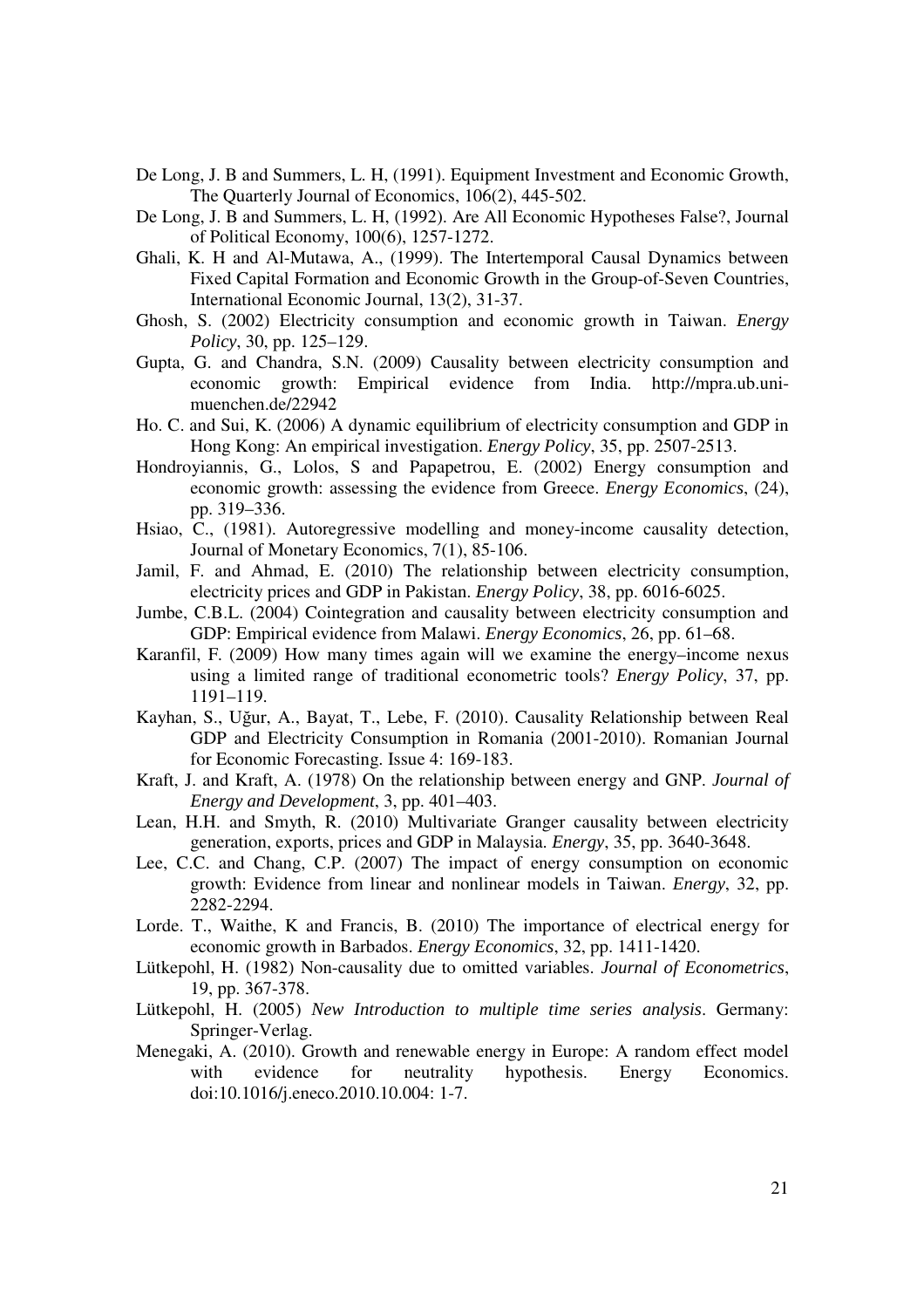- Mozumder, P and Marathe, A. (2007) Causality relationship between electricity consumption and GDP in Bangladesh. *Energy Policy*, 35, pp. 395–402.
- Narayan, P. K and Singh, B. (2007) The Electricity consumption and GDP nexus for the Fiji Islands. *Energy Economics*, 29, pp. 1141-1150.
- Narayan, P.K and Smyth, R. (2005) Electricity consumption, employment and real income in Australia: Evidence from multivariate granger causality Tests. *Energy Policy*, 33, pp. 1109-1116.
- Narayan, P.K. and Prasad, A. (2008) Electricity consumption-real GDP causality nexus: Evidence from a bootstrapped causality test for 30 OECD countries. *Energy Policy*, 36, pp. 910-918.
- Ng, S and Perron, P. (2001) Lag Length Selection and the Construction of Unit Root Test with Good Size and Power. *Econometrica*, (69), pp. 1519-1554.
- Odhiambo, N.M. (2009a) Electricity consumption and economic growth in South Africa: A trivariate causality test. *Energy Economics*, 31, pp. 635-640.
- Odhiambo, N.M. (2009b) Energy consumption and economic growth nexus in Tanzania: An ARDL bounds testing approach. *Energy Policy*, (37), pp. 617–622.
- Ouédraogo, M. (2010) Electricity consumption and economic growth in Burkina Faso: A cointegration analysis. *Energy Economics*, 3, pp. 524-531.
- Ozturk, I., Acaravci, A. (2010). The causal relationship between energy consumption and GDP in Albania, Bulgaria, Hungary and Romania: Evidence from ARDL bound testing approach, Applied Energy, Vol. 87(6): Pages 1938-1943.
- Pesaran, M.H., Shin, Y. and Smith, R. (2001) Bounds testing approaches to the analysis of level relationships. *Journal of Applied Econometrics*, 16, pp. 289-326.
- Seabra, F and Flach, L., (2005). Foreign Direct investment and Profit Outflows: A Causality Analysis for the Brazilian Economy. Economics Bulletin, 6(1), 1-15.
- Shahbaz, M. (2010) Income inequality-economic growth and non-linearity: A case of Pakistan, International Journal of Social Economics, 37, 613-736.
- Shiu, A and Lam, P. L. (2004) Electricity consumption and economic growth in China. *Energy Policy*, (32), pp. 47-54.
- Squalli, J. (2007) Electricity consumption and economic growth: Bounds and causality analysis for OPEC members. *Energy Economics*, 29, pp. 1192–1205.
- Squalli, J. and Wilson, K. (2006) A bounds analysis of electricity consumption and economic growth in the GCC. Working Paper -06-09, EPRU, Zayed University.
- Stern, D. I. (1993) Energy use and economic growth in the USA: a multivariate approach. *Energy Economics*, (15), pp. 137-150.
- Tang, C.F. (2008) A re-examination of the relationship between electricity consumption and economic growth in Malaysia. *Energy Policy*, 36, pp. 3077-3085.
- Tang, C.F. (2009) Electricity consumption, income, foreign direct investment, and population in Malaysia: New evidence from multivariate framework analysis. *Journal of Economic Studies*, 36, pp. 371-382.
- Tang, CF and Shahbaz, M. (2011) Revisiting the electricity consumption-growth nexus for Portugal: Evidence from a multivariate framework analysis. mpra.ub.unimuenchen.de/28393.
- Tiwari, Aviral Kumar (2010) On the Dynamics of Energy Consumption and Employment in Public and Private Sector, Australian Journal of Basic and Applied Sciences, 4(12): 6525-6533.